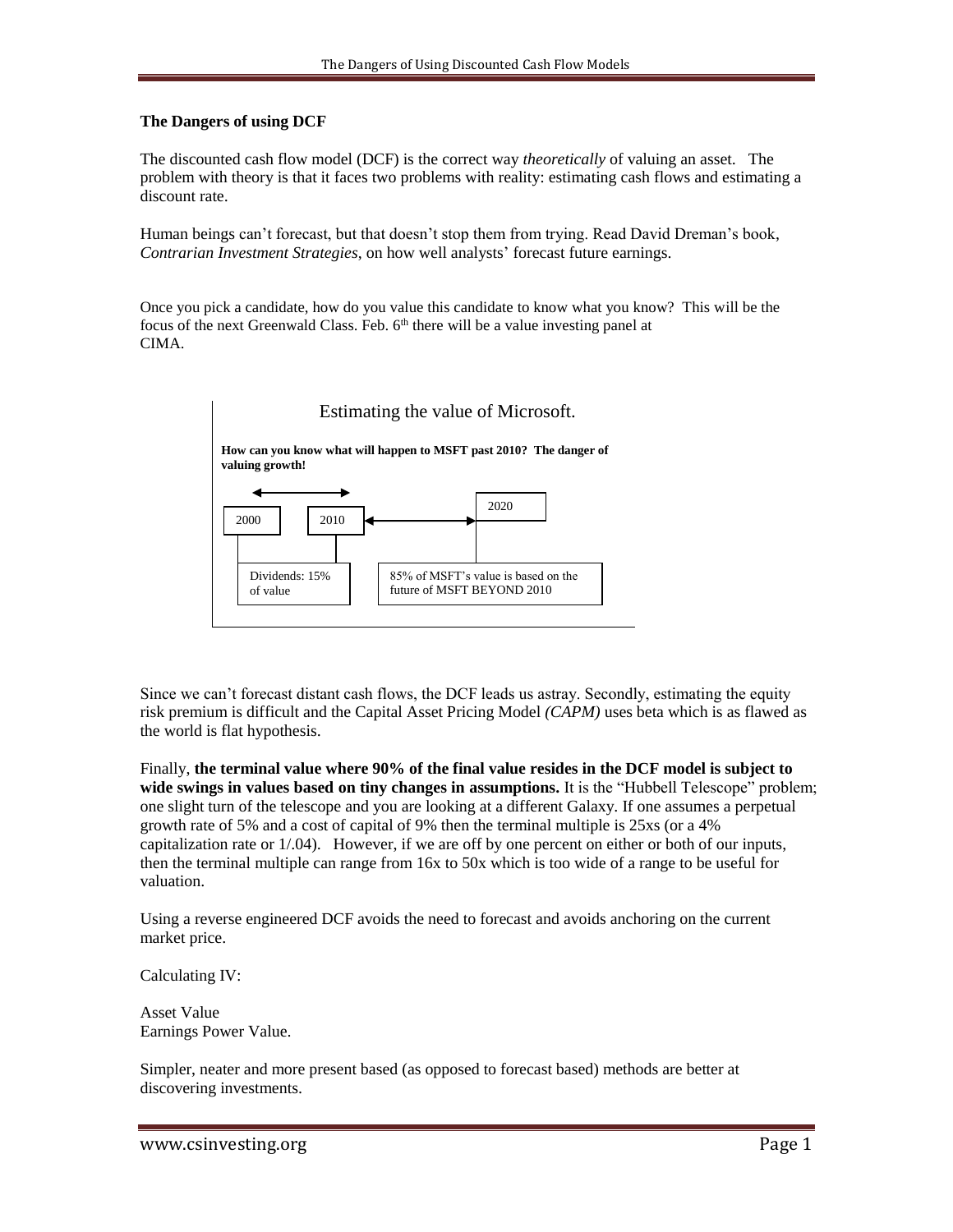CF can also be used with very conservative assumptions to check your assumptions.

Example.

# **Forecasting Error:**

Analysts have no success with long-term forecasts. Analysts do particularly poorly in predicting growth stocks. Based on SG Equity Source: analysts expect growth stocks to generate around 17% pa but the actual delivered growth has been a meager 7% pa on average.

Analysts are prone to larger error on the stocks they are most optimistic about.

As Bruce Greenwald observes, "Profit margins and required investment levels, which are the foundations for cash flow estimates, are equally hard to project accurately into the far future."

### **Problems with the discount rate.**

No one can agree on the equity risk premium (ERP). Beta is flawed and nonsensical. If a price plummets lower, the risk is assumed to have risen due to increased volatility but volatility does not equal risk of permanent capital loss. In fact, lower prices may lessen risk and increase future returns.

Beta is a flawed metric; it doesn't work.

The biggest problem concerns the interaction of the two previous sets of problems of forecasting growth and using a discount rate. When we take out ten-year forecast and then estimate a growth rate from year tens to forever, then capitalizing this via a multiple. The range of values render the valuations almost meaningless.

See Fernandez (2004) Are calculated betas worth anything? [\(www.ssrn.com\)](http://www.ssrn.com/).

Reverse engineer DCF

Mauboussin Book

Instead of trying to estimate the growth ten years into the future, this method takes the current share price and backs out what is currently implied. The resulting implied growth estimate can be determined by comparing the estimate with an empirical distribution of the growth rates that have been achieved over time, such as the one shown below. This allows one to assess how likely or otherwise the implied growth rate actual is.

This solves the problem of not being able to forecast the future, but it doesn't take the discount rate problems outlined above.

### **When you reverse engineer a DCF then you focus on growth potential rather than anchor on the current price.**

To get around the DCF problem, you can use Ben Graham's approach of using asset valuation and it represents a liquidation value for the business.

As Graham wrote, "The fits rule in calculating liquidating value is that the liabilities are real but the assets are of questionable value."

Of course, in a fire sale items such as intangibles have no worth at all.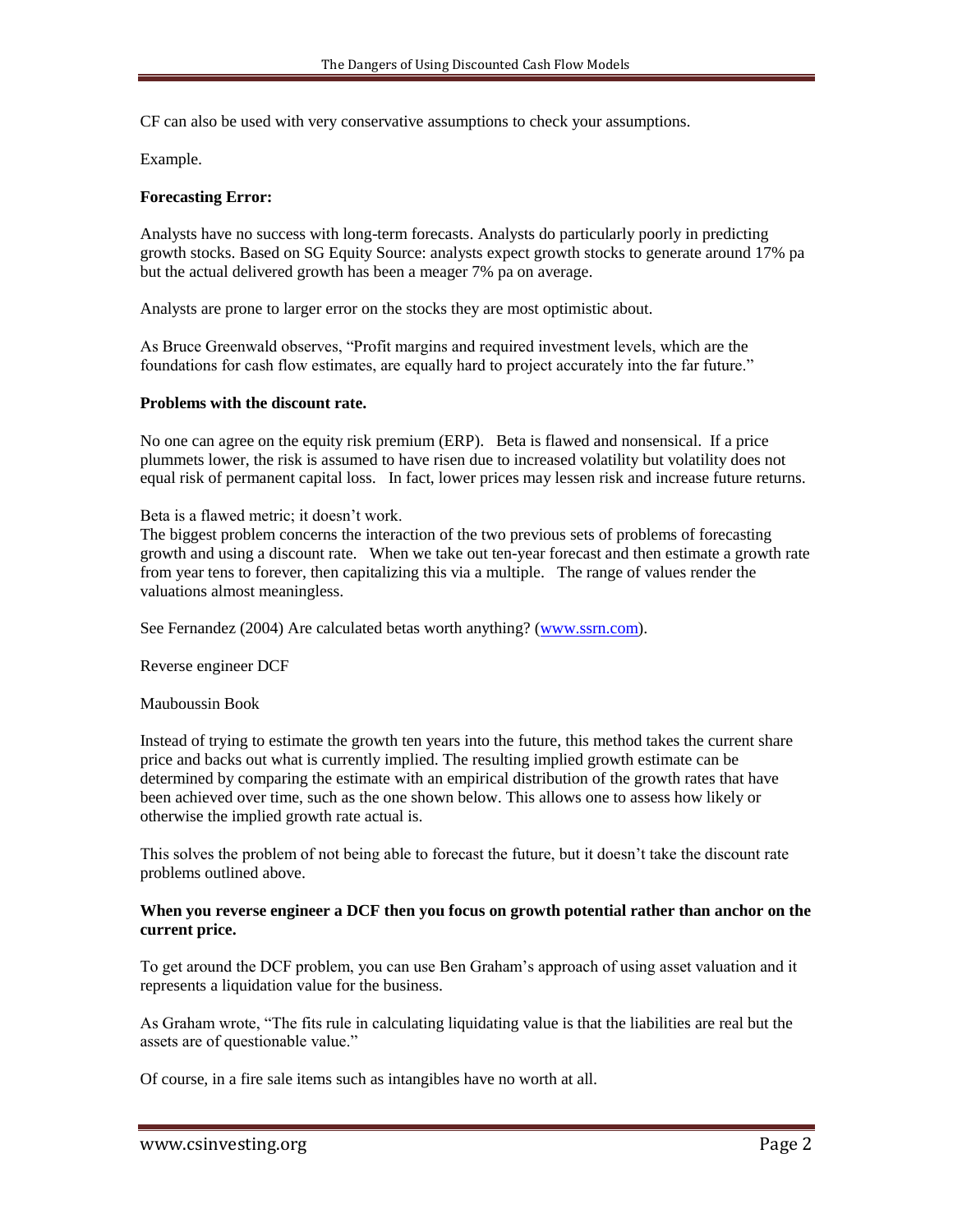Graham was famous for finding net/nets which took CA and subtracted all liabilities. There is no forecasting of the future involved.

# **Earnings Power**

What the investor wants to learn is the indicated earnings power under the given set of conditions, i.e. what the company might be expected to earn year after year if the business conditions prevailing during the period were to continue unchanged." It combines a statement of actual earnings, shown over a period of year, with a reasonable expectation that these will be approximated in the future, unless extraordinary conditions supervene. The record must over a number of years, first because a continued or repeated performance is always more impressive than a single occurrence, and secondly because the average of a fairly long period will tend to absorb and equalize the sitrorint influences of the business cycle.

Once EPV has been calculated it can either be capitalized at the cost of capital to give an estimate of value or it can be compared to the price to generate a PE of sorts which Graham suggested should be no more than sixteen times because that is as high a price as can be paid in an investment purchase of a common stock…ten times earnings ratio is suitable for the typical case."

Take an average EBIT margin over a reasonable time period of ten years, then multiply this by the average sales over the last ten years. This gives the normalized EBIT. Then subtract interest payments and remove taxes to end up with an estimate of earnings power—all done without any of the messiness of forecasting!

### **Study the Greenwald book.**

--

If you haven't read Cargo Cult Science, do it today. And if you have, then do it again.

Here is the article:

**"Cargo Cult Science", by [Richard Feynman](http://www.pd.infn.it/~loreti/images/feynman.gif)**

# **(Adapted from a Caltech commencement address given in 1974; HTML'ed from the book "Surely You're Joking, Mr. Feynman!")**

During the Middle Ages there were all kinds of crazy ideas, such as that a piece of rhinoceros horn would increase potency. Then a method was discovered for separating the ideas -- which was to try one to see if it worked, and if it didn't work, to eliminate it. This method became organized, of course, into science. And it developed very well, so that we are now in the scientific age. It is such a scientific age, in fact, that we have difficulty in understanding how witch doctors could ever have existed, when nothing that they proposed ever really worked -- or very little of it did.

But even today I meet lots of people who sooner or later get me into a conversation about UFO's, or astrology, or some form of mysticism, expanded consciousness, new types of awareness, ESP, and so forth. And I've concluded that it's not a scientific world.

Most people believe so many wonderful things that I decided to investigate why they did. And what has been referred to as my curiosity for investigation has landed me in a difficulty where I found so much junk that I'm overwhelmed. First I started out by investigating various ideas of mysticism and mystic experiences. I went into isolation tanks and got many hours of hallucinations, so I know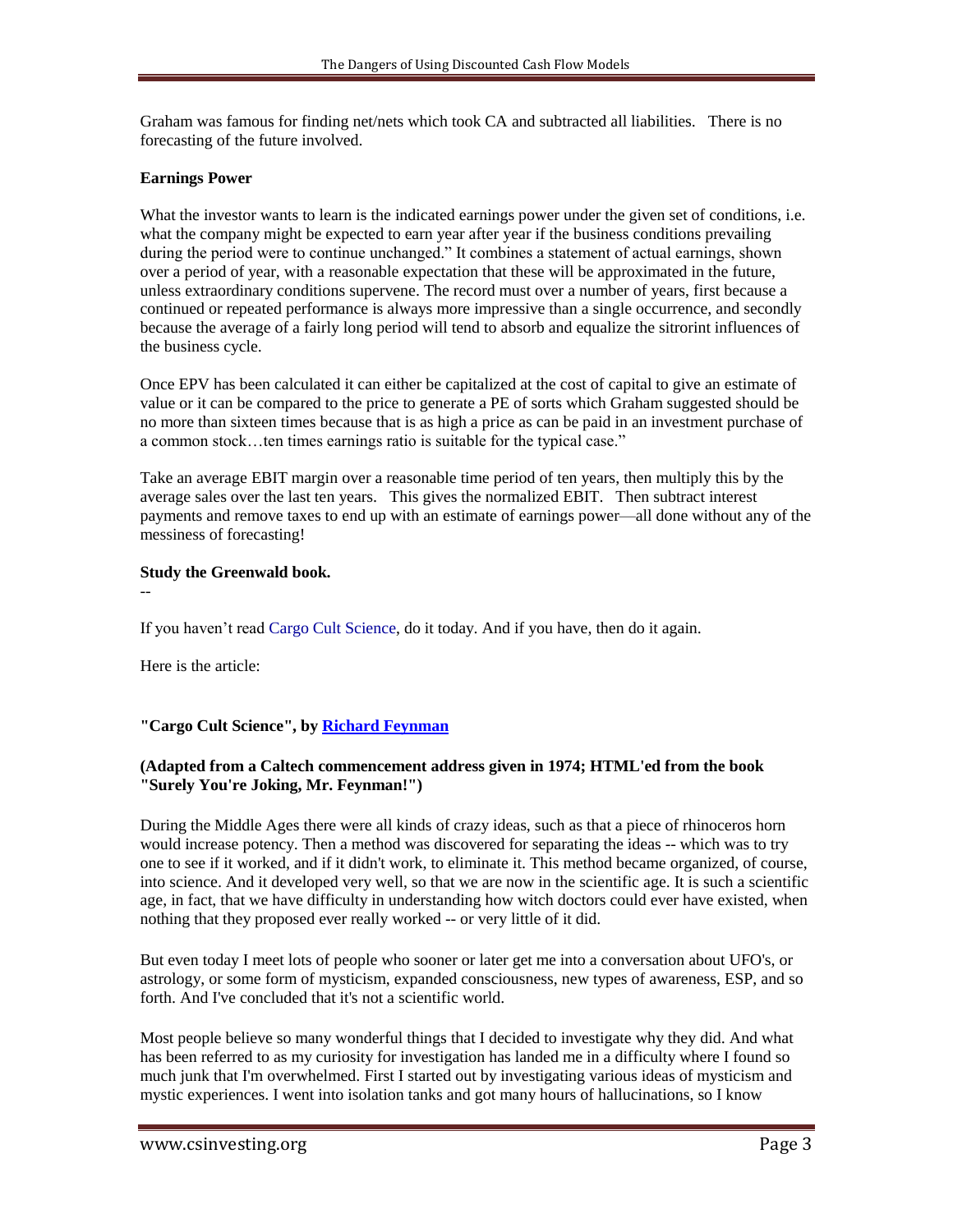something about that. Then I went to Esalen, which is a hotbed of this kind of thought (it's a wonderful place; you should go visit there). Then I became overwhelmed. I didn't realize how MUCH there was.

At Esalen there are some large baths fed by hot springs situated on a ledge about thirty feet above the ocean. One of my most pleasurable experiences has been to sit in one of those baths and watch the waves crashing onto the rocky slope below, to gaze into the clear blue sky above, and to study a beautiful nude as she quietly appears and settles into the bath with me.

One time I sat down in a bath where there was a beautiful girl sitting with a guy who didn't seem to know her. Right away I began thinking, "Gee! How am I gonna get started talking to this beautiful nude woman?"

I'm trying to figure out what to say, when the guy says to her, "I'm, uh, studying massage. Could I practice on you?"

"Sure", she says. They get out of the bath and she lies down on a massage table nearby.

I think to myself, "What a nifty line! I can never think of anything like that!" He starts to rub her big toe. "I think I feel it", he says. "I feel a kind of dent -- is that the pituitary?"

I blurt out, "You're a helluva long way from the pituitary, man!"

They looked at me, horrified -- I had blown my cover -- and said, "It's reflexology!"

I quickly closed my eyes and appeared to be meditating.

That's just an example of the kind of things that overwhelm me. I also looked into extrasensory perception, and PSI phenomena, and the latest craze there was Uri Geller, a man who is supposed to be able to bend keys by rubbing them with his finger. So I went to his hotel room, on his invitation, to see a demonstration of both mind reading and bending keys. He didn't do any mind reading that succeeded; nobody can read my mind, I guess. And my boy held a key and Geller rubbed it, and nothing happened. Then he told us it works better under water, and so you can picture all of us standing in the bathroom with the water turned on and the key under it, and him rubbing the key with his finger. Nothing happened. So I was unable to investigate that phenomenon.

But then I began to think, what else is there that we believe? (And I thought then about the witch doctors, and how easy it would have been to check on them by noticing that nothing really worked.) So I found things that even more people believe, such as that we have some knowledge of how to educate. There are big schools of reading methods and mathematics methods, and so forth, but if you notice, you'll see the reading scores keep going down -- or hardly going up -- in spite of the fact that we continually use these same people to improve the methods. There's a witch doctor remedy that doesn't work. It ought to be looked into; how do they know that their method should work? Another example is how to treat criminals. We obviously have made no progress -- lots of theory, but no progress -- in decreasing the amount of crime by the method that we use to handle criminals.

Yet these things are said to be scientific. We study them. And I think ordinary people with commonsense ideas are intimidated by this pseudoscience. A teacher who has some good idea of how to teach her children to read is forced by the school system to do it some other way -- or is even fooled by the school system into thinking that her method is not necessarily a good one. Or a parent of bad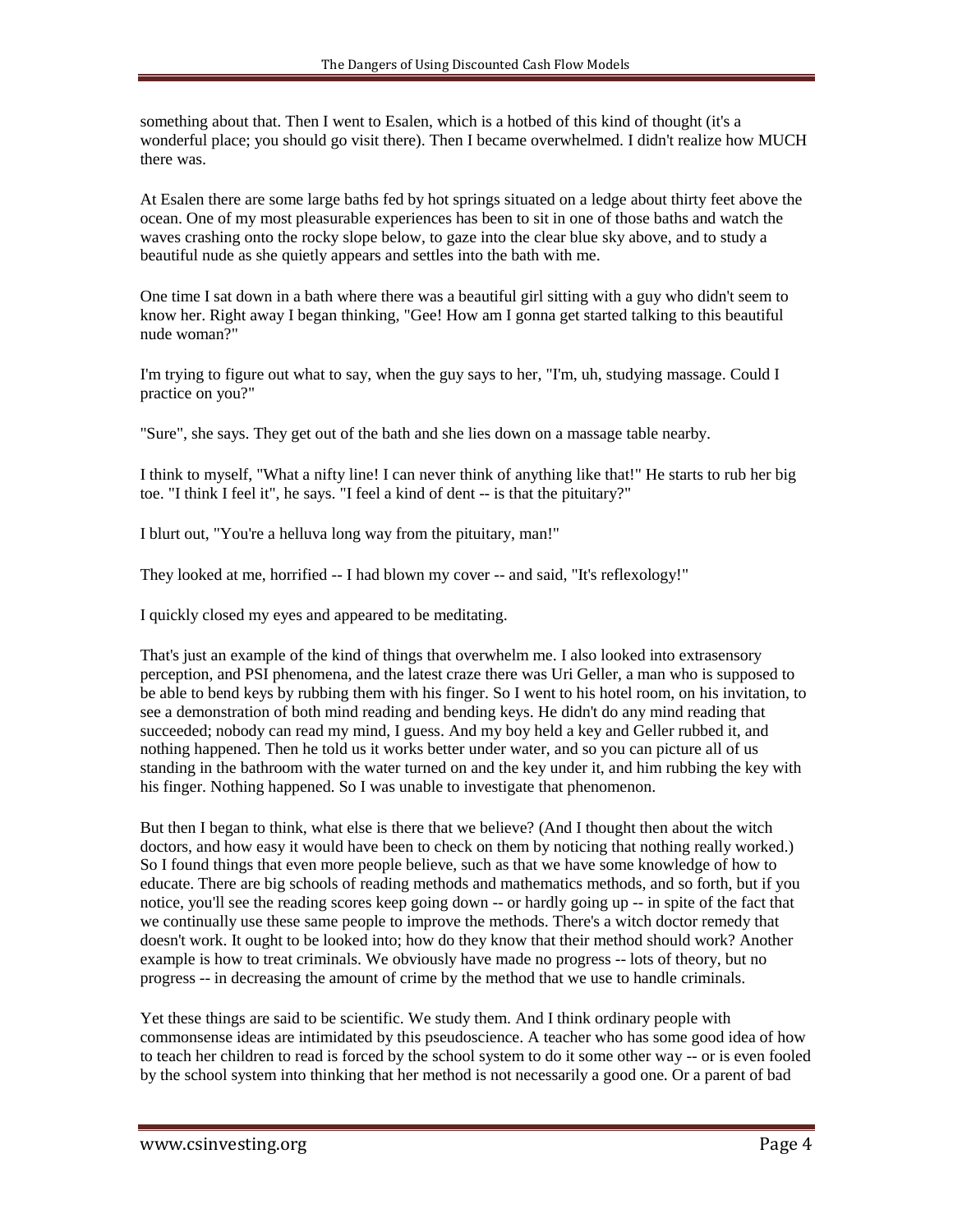boys, after disciplining them in one way or another, feels guilty for the rest of her life because she didn't do "the right thing", according to the experts.

So we really ought to look into theories that don't work, and science that isn't science.

I think the educational and psychological studies I mentioned are examples of what I would like to call cargo cult science. In the South Seas there is a cargo cult of people. During the war they saw airplanes with lots of good materials, and they want the same thing to happen now. So they've arranged to make things like runways, to put fires along the sides of the runways, to make a wooden hut for a man to sit in, with two wooden pieces on his head to headphones and bars of bamboo sticking out like antennas - - he's the controller -- and they wait for the airplanes to land. They're doing everything right. The form is perfect. It looks exactly the way it looked before. But it doesn't work. No airplanes land. So I call these things cargo cult science, because they follow all the apparent precepts and forms of scientific investigation, but they're missing something essential, because the planes don't land.

Now it behooves me, of course, to tell you what they're missing. But it would be just about as difficult to explain to the South Sea islanders how they have to arrange things so that they get some wealth in their system. It is not something simple like telling them how to improve the shapes of the earphones. But there is one feature I notice that is generally missing in cargo cult science. That is the idea that we all hope you have learned in studying science in school -- we never say explicitly what this is, but just hope that you catch on by all the examples of scientific investigation. It is interesting, therefore, to bring it out now and speak of it explicitly. It's a kind of scientific integrity, a principle of scientific thought that corresponds to a kind of utter honesty -- a kind of leaning over backwards. For example, if you're doing an experiment, you should report everything that you think might make it invalid -- not only what you think is right about it: other causes that could possibly explain your results; and things you thought of that you've eliminated by some other experiment, and how they worked -- to make sure the other fellow can tell they have been eliminated.

Details that could throw doubt on your interpretation must be given, if you know them. You must do the best you can -- if you know anything at all wrong, or possibly wrong -- to explain it. If you make a theory, for example, and advertise it, or put it out, then you must also put down all the facts that disagree with it, as well as those that agree with it. There is also a more subtle problem. When you have put a lot of ideas together to make an elaborate theory, you want to make sure, when explaining what it fits, that those things it fits are not just the things that gave you the idea for the theory; but that the finished theory makes something else come out right, in addition.

In summary, the idea is to give all of the information to help others to judge the value of your contribution; not just the information that leads to judgement in one particular direction or another.

The easiest way to explain this idea is to contrast it, for example, with advertising. Last night I heard that Wesson oil doesn't soak through food. Well, that's true. It's not dishonest; but the thing I'm talking about is not just a matter of not being dishonest; it's a matter of scientific integrity, which is another level. The fact that should be added to that advertising statement is that no oils soak through food, if operated at a certain temperature. If operated at another temperature, they all will -- including Wesson oil. So it's the implication which has been conveyed, not the fact, which is true, and the difference is what we have to deal with.

We've learned from experience that the truth will come out. Other experimenters will repeat your experiment and find out whether you were wrong or right. Nature's phenomena will agree or they'll disagree with your theory. And, although you may gain some temporary fame and excitement, you will not gain a good reputation as a scientist if you haven't tried to be very careful in this kind of work.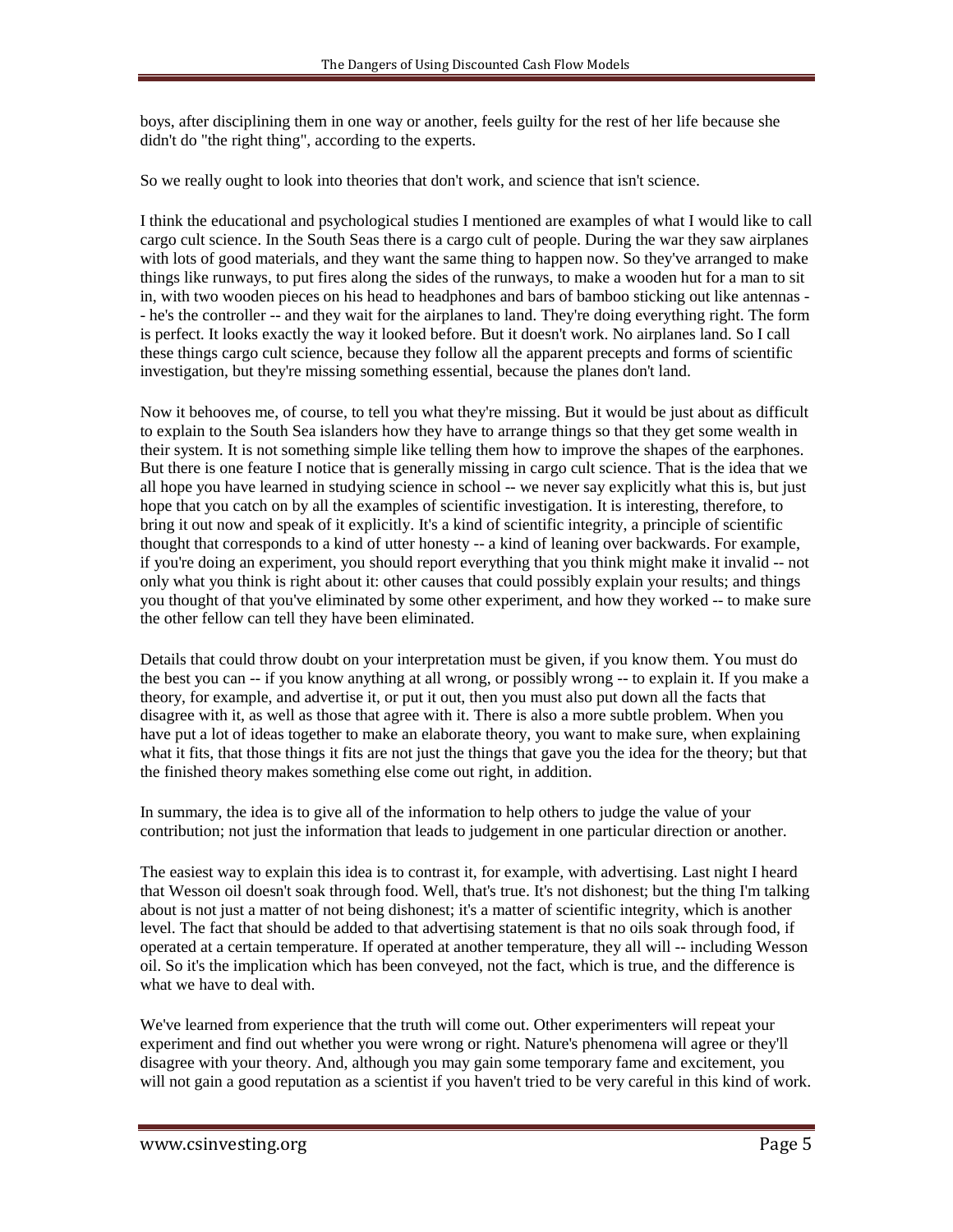And it's this type of integrity, this kind of care not to fool yourself, that is missing to a large extent in much of the research in cargo cult science.

A great deal of their difficulty is, of course, the difficulty of the subject and the inapplicability of the scientific method to the subject. Nevertheless, it should be remarked that this is not the only difficulty. That's why the planes don't land -- but they don't land.

We have learned a lot from experience about how to handle some of the ways we fool ourselves. One example: Millikan measured the charge on an electron by an experiment with falling oil drops, and got an answer which we now know not to be quite right. It's a little bit off because he had the incorrect value for the viscosity of air. It's interesting to look at the history of measurements of the charge of an electron, after Millikan. If you plot them as a function of time, you find that one is a little bit bigger than Millikan's, and the next one's a little bit bigger than that, and the next one's a little bit bigger than that, until finally they settle down to a number which is higher.

Why didn't they discover the new number was higher right away? It's a thing that scientists are ashamed of -- this history -- because it's apparent that people did things like this: when they got a number that was too high above Millikan's, they thought something must be wrong -- and they would look for and find a reason why something might be wrong. When they got a number close to Millikan's value they didn't look so hard. And so they eliminated the numbers that were too far off, and did other things like that. We've learned those tricks nowadays, and now we don't have that kind of a disease.

But this long history of learning how to not fool ourselves -- of having utter scientific integrity -- is, I'm sorry to say, something that we haven't specifically included in any particular course that I know of. We just hope you've caught on by osmosis

The first principle is that you must not fool yourself -- and you are the easiest person to fool. So you have to be very careful about that. After you've not fooled yourself, it's easy not to fool other scientists. You just have to be honest in a conventional way after that.

I would like to add something that's not essential to the science, but something I kind of believe, which is that you should not fool the layman when you're talking as a scientist. I am not trying to tell you what to do about cheating on your wife, or fooling your girlfriend, or something like that, when you're not trying to be a scientist, but just trying to be an ordinary human being. We'll leave those problems up to you and your rabbi. I'm talking about a specific, extra type of integrity that is not lying, but bending over backwards to show how you're maybe wrong, that you ought to have when acting as a scientist. And this is our responsibility as scientists, certainly to other scientists, and I think to laymen.

For example, I was a little surprised when I was talking to a friend who was going to go on the radio. He does work on cosmology and astronomy, and he wondered how he would explain what the applications of his work were. "Well", I said, "there aren't any". He said, "Yes, but then we won't get support for more research of this kind". I think that's kind of dishonest. If you're representing yourself as a scientist, then you should explain to the layman what you're doing -- and if they don't support you under those circumstances, then that's their decision.

One example of the principle is this: If you've made up your mind to test a theory, or you want to explain some idea, you should always decide to publish it whichever way it comes out. If we only publish results of a certain kind, we can make the argument look good. We must publish BOTH kinds of results.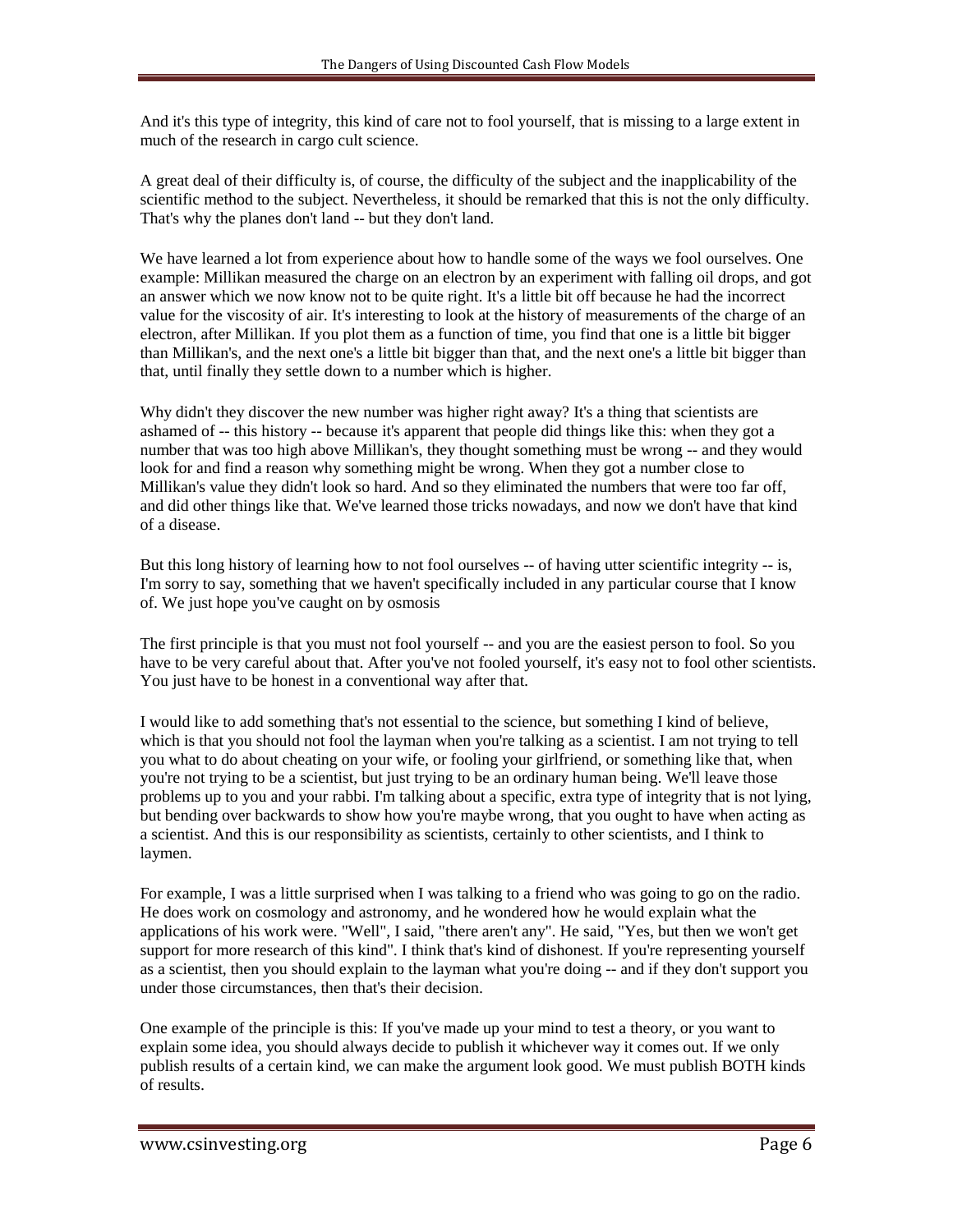I say that's also important in giving certain types of government advice. Supposing a senator asked you for advice about whether drilling a hole should be done in his state; and you decide it would be better in some other state. If you don't publish such a result, it seems to me you're not giving scientific advice. You're being used. If your answer happens to come out in the direction the government or the politicians like, they can use it as an argument in their favor; if it comes out the other way, they don't publish at all. That's not giving scientific advice.

Other kinds of errors are more characteristic of poor science. When I was at Cornell, I often talked to the people in the psychology department. One of the students told me she wanted to do an experiment that went something like this -- it had been found by others that under certain circumstances, X, rats did something, A. She was curious as to whether, if she changed the circumstances to Y, they would still do A. So her proposal was to do the experiment under circumstances Y and see if they still did A.

I explained to her that it was necessary first to repeat in her laboratory the experiment of the other person -- to do it under condition X to see if she could also get result A, and then change to Y and see if A changed. Then she would know the the real difference was the thing she thought she had under control.

She was very delighted with this new idea, and went to her professor. And his reply was, no, you cannot do that, because the experiment has already been done and you would be wasting time. This was in about 1947 or so, and it seems to have been the general policy then to not try to repeat psychological experiments, but only to change the conditions and see what happened.

Nowadays, there's a certain danger of the same thing happening, even in the famous field of physics. I was shocked to hear of an experiment being done at the big accelerator at the National Accelerator Laboratory, where a person used deuterium. In order to compare his heavy hydrogen results to what might happen with light hydrogen, he had to use data from someone else's experiment on light hydrogen, which was done on a different apparatus. When asked why, he said it was because he couldn't get time on the program (because there's so little time and it's such expensive apparatus) to do the experiment with light hydrogen on this apparatus because there wouldn't be any new result. And so the men in charge of programs at NAL are so anxious for new results, in order to get more money to keep the thing going for public relations purposes, they are destroying -- possibly -- the value of the experiments themselves, which is the whole purpose of the thing. It is often hard for the experimenters there to complete their work as their scientific integrity demands.

All experiments in psychology are not of this type, however. For example, there have been many experiments running rats through all kinds of mazes, and so on -- with little clear result. But in 1937 a man named Young did a very interesting one. He had a long corridor with doors all along one side where the rats came in, and doors along the other side where the food was. He wanted to see if he could train the rats to go in at the third door down from wherever he started them off. No. The rats went immediately to the door where the food had been the time before.

The question was, how did the rats know, because the corridor was so beautifully built and so uniform, that this was the same door as before? Obviously there was something about the door that was different from the other doors. So he painted the doors very carefully, arranging the textures on the faces of the doors exactly the same. Still the rats could tell. Then he thought maybe the rats were smelling the food, so he used chemicals to change the smell after each run. Still the rats could tell. Then he realized the rats might be able to tell by seeing the lights and the arrangement in the laboratory like any commonsense person. So he covered the corridor, and still the rats could tell.

He finally found that they could tell by the way the floor sounded when they ran over it. And he could only fix that by putting his corridor in sand. So he covered one after another of all possible clues and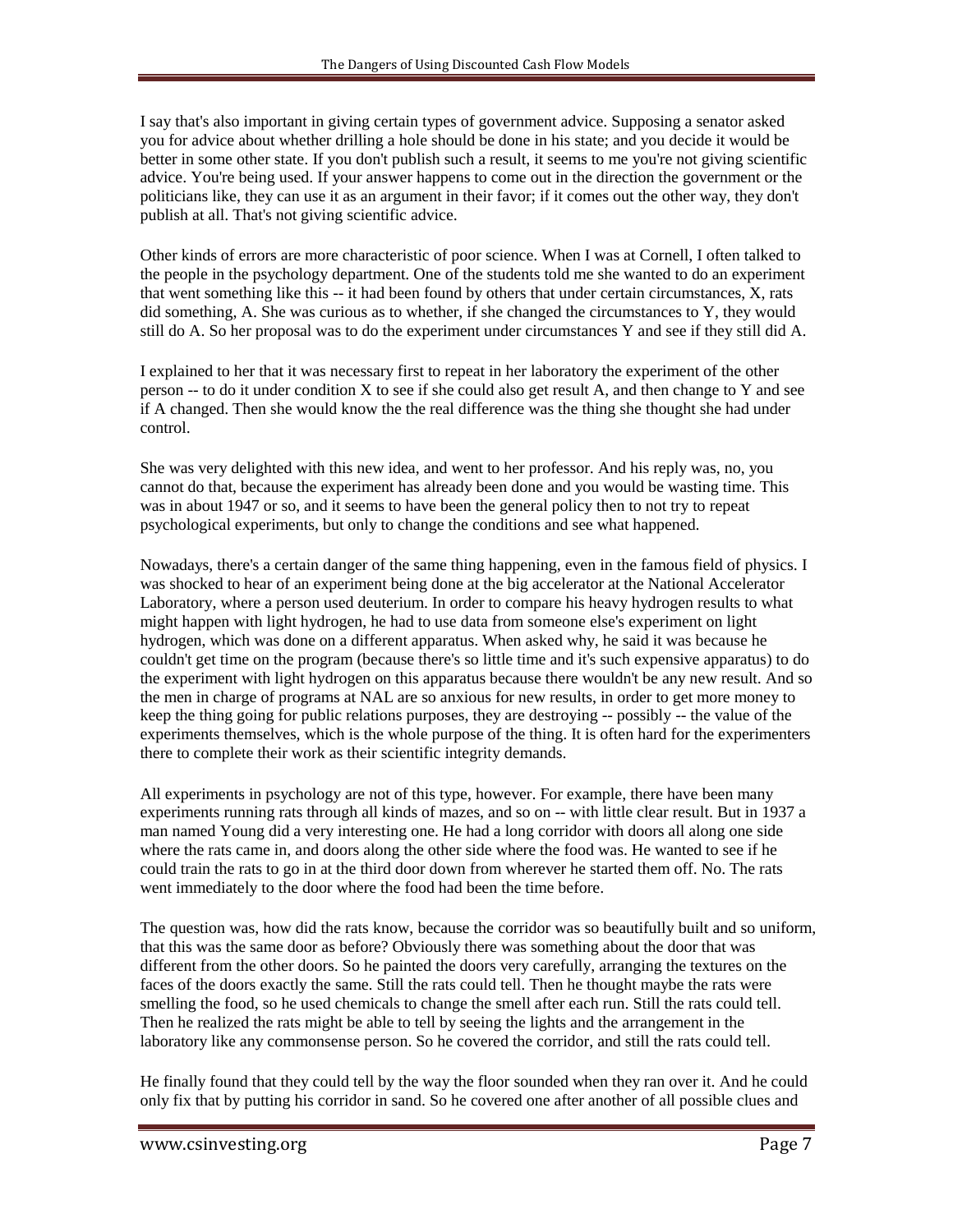finally was able to fool the rats so that they had to learn to go in the third door. If he relaxed any of his conditions, the rats could tell.

Now, from a scientific standpoint, that is an A-number-one experiment. That is the experiment that makes rat-running experiments sensible, because it uncovers that clues that the rat is really using -- not what you think it's using. And that is the experiment that tells exactly what conditions you have to use in order to be careful and control everything in an experiment with rat-running.

I looked up the subsequent history of this research. The next experiment, and the one after that, never referred to Mr. Young. They never used any of his criteria of putting the corridor on sand, or being very careful. They just went right on running the rats in the same old way, and paid no attention to the great discoveries of Mr. Young, and his papers are not referred to, because he didn't discover anything about the rats. In fact, he discovered all the things you have to do to discover something about rats. But not paying attention to experiments like that is a characteristic example of cargo cult science.

Another example is the ESP experiments of Mr. Rhine, and other people. As various people have made criticisms -- and they themselves have made criticisms of their own experiments -- they improve the techniques so that the effects are smaller, and smaller, and smaller until they gradually disappear. All the para-psychologists are looking for some experiment that can be repeated -- that you can do again and get the same effect -- statistically, even. They run a million rats -- no, it's people this time - they do a lot of things are get a certain statistical effect. Next time they try it they don't get it any more. And now you find a man saying that is is an irrelevant demand to expect a repeatable experiment. This is science?

This man also speaks about a new institution, in a talk in which he was resigning as Director of the Institute of Parapsychology. And, in telling people what to do next, he says that one of things they have to do is be sure to only train students who have shown their ability to get PSI results to an acceptable extent -- not to waste their time on those ambitious and interested students who get only chance results. It is very dangerous to have such a policy in teaching -- to teach students only how to get certain results, rather than how to do an experiment with scientific integrity.

So I have just one wish for you -- the good luck to be somewhere where you are free to maintain the kind of integrity I have described, and where you do not feel forced by a need to maintain your position in the organization, or financial support, or so on, to lose your integrity. May you have that freedom.

Since then, whenever I read Feynman, and watched his videos, I was stuck by two things: (1) How similar were his mental habits to those I talk about in the classroom; and (2) how naive are some of the investment research reports that come across my table created by analysts who seem to know more about the world from a *social science* perspective than even the greatest scientists know about the world from a *science* perspective! Surely, the degree of certainty about the worldview of a great scientist should be more than the degree of certainty exhibited by social "scientists"?

Let me illustrate this. Go and watch this video clip — Feynman on Uncertainty and Doubt—an excerpt: "I can live with doubt and uncertainty and not knowing. I prefer that to knowing answers that might be wrong. I don't have to know and I am not frightened by not knowing. "

Does it not bother you that one of the greatest men of science that the world has seen is quite happy to accept uncertainty (*"I have approximate answers, and possible beliefs, and different degrees of certainty about different things, but I'm not absolutely sure of anything, and there are many things*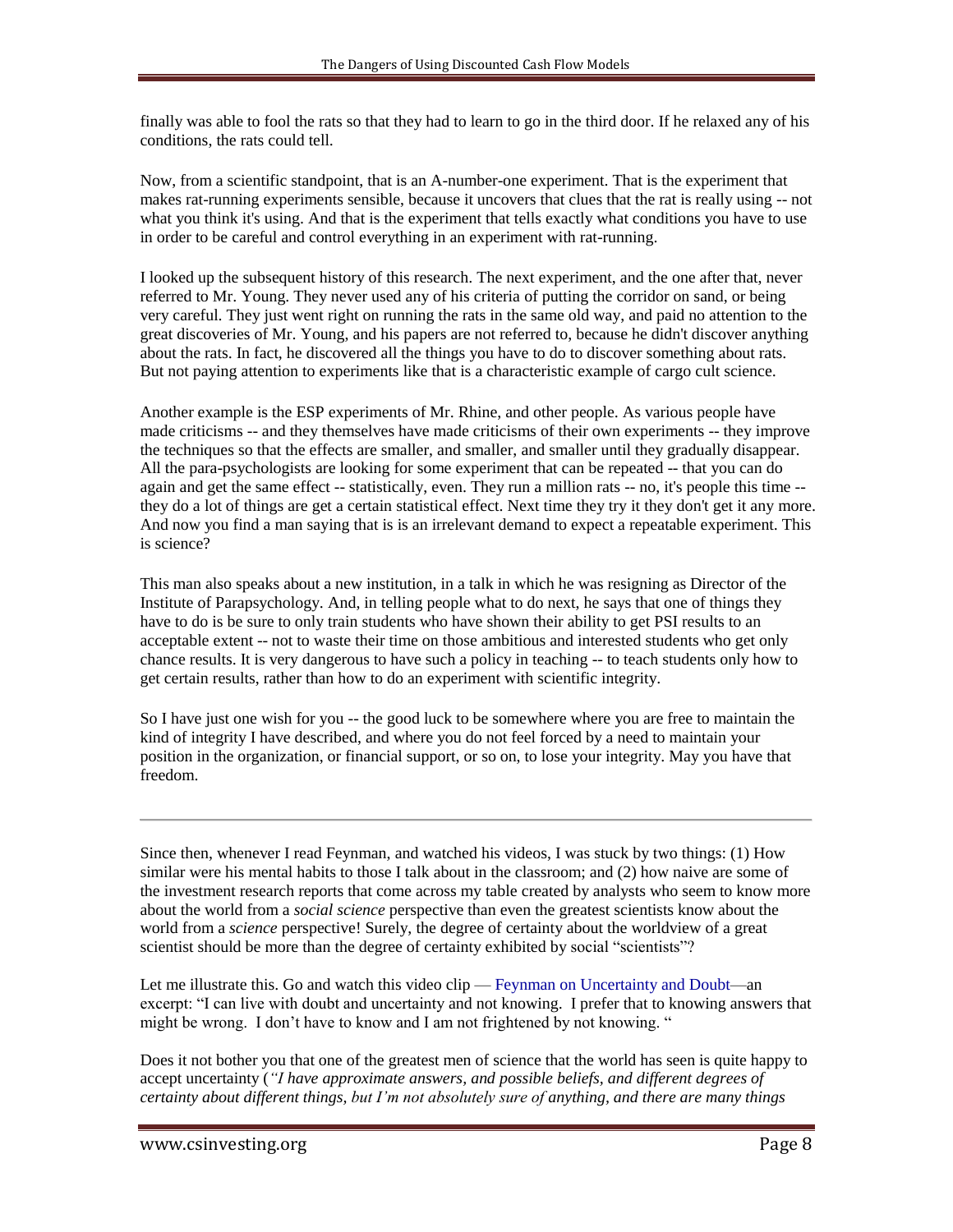*I don't know anything about."*), while you are studying how to use the DCF model to value businesses? That's a model which requires you to predict cash flows more than thirty years out requiring "degrees of certainty" that Feynman would have laughed at. Does it not bother you that DCF models use "scenario analysis" where sometimes all scenarios are the functional equivalents of "groping in the dark"? And does it not further bother you that the investment community typically values a stock based on various future scenarios by applying subjective probabilities to those scenarios and then computing the "expected value" by simply taking the weighted average thereby becoming functional equivalents of the statistician who forgot about ranges of depth (2 feet to 10 feet) and drowned in a river which was, on average, only 4 feet deep?

Does it not bother you that a man of science can dare to say *"I don't know"* while investment analysts almost never say that? Feynman once said, *"The first principle is that you must not fool yourself and you are the easiest person to fool."* How true! How we analysts fool ourselves so often! How often we just believe what we are told by companies and their self interested agents and convert that nonsense into very nice-looking reports with plenty of pie charts and tables which make the whole thing look so believable!

In one of his famous lectures, Feynman was talking about the scientific method of inquiry. He said, *"Looking back at the worst times, it always seems that they were times in which there were people who believed with absolute faith and absolute dogmatism in something. And they were so serious in this matter that they insisted that the rest of the world agree with them. And then they would do things that were directly inconsistent with their own beliefs in order to maintain that what they said was true."*

Are we sure that Feynman was referring to the worst scientific practices of the past instead of current "best" practices in investment analysis? After all, that particular excerpt was from a lecture titled *"The Uncertainty of Values."* Earlier I mentioned that Feynman had a great sense of humor, and once when he was talking of rare events he said: *"You know, the most amazing thing happened to me tonight. I was coming here, on the way to the lecture, and I came in through the parking lot. And you won't believe what happened. I saw a car with the license plate ARW 357. Can you imagine? Of a) the millions of license plates in the state, what was the chance that I would see that particular one tonight? Amazing!"*

Feynman, of course, was having fun at the expense of people who think that rare things don't happen very often. Yet the world of finance is full of models of risk like VAR and models of capital allocation like the CAPM which are based on the assumption that rare events are so rare that they can virtually be ignored.

Four sigma? Six sigma? Seven sigma? Do you realize that if the world is best described by a bell curve then, a seven sigma event is likely to happen once every 3 billion years? And do you realize that the world in the past few decades has experienced many more seven sigma events than those models can explain? What can this mean?

Feynman knew what it meant when he said, *"It doesn't matter how beautiful your theory is, it doesn't matter how smart you are. If it doesn't agree with the experiment, it's wrong."* You already know of my skepticism about the utility of using Microsoft Excel in creating elaborate models of valuation using DCF.

We discussed that some time ago. Part of the reason for my skepticism arises from the biases of human nature which have a tendency to find their way into the models thru the biased man creating an illusion of precision. Man is not a rational animal, but a rationalizing one — there I said it again — many of you will be pulling your hair by now!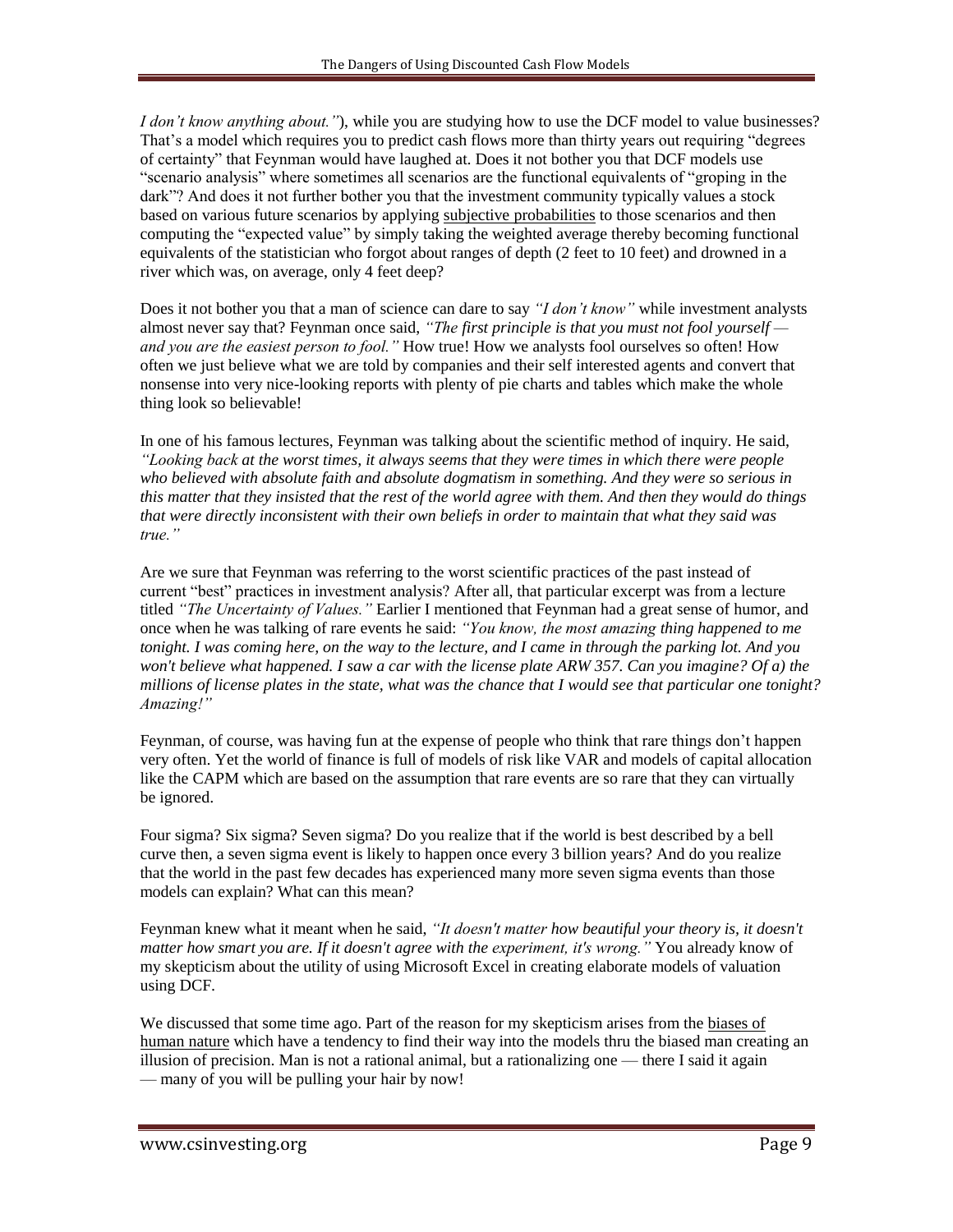Feynman was aware of this problem when he wrote: *"There is a computer disease that anybody who works with computers knows about. It's a very serious disease and it interferes completely with the work. The trouble with computers is that you 'play'with them!"*

Feynman had "The Pleasure of Finding Things Out" by having the very same mental habits that you need to develop to have the pleasure of becoming a great analyst.

--

Don't forecast so admit your ignorance. Be humble.

 $=$ 

Mouboussin

# **A Return to First Principles**

Say you had to come up with a fair offer to buy your local dry cleaner and the seller limited the extent of your financial information to the answers to five questions. Which questions would you ask?

Chances are you wouldn't ask how the quarter is progressing or about last year's earnings, but you would focus on the prospects for cash coming in versus cash going out over time. Sole proprietors understand intimately that the value of their business hinges on the cash flow the business generates. No distributable cash, no value. Cash puts food on the table and pays the mortgage; earnings do not.

Equity investors are business buyers. While most shareholders own only a small fraction of a company, they are owners nonetheless. The source of shareholder value, and value changes, is no different than the sole proprietor's: it's all about the cash.

Most investors don't think this way. In part, this is because market exchanges readily allow investors to trade cash today for claims on future cash flows, and vice versa, encouraging them to forget they are evaluating, buying, and selling businesses. Yet investors, as opposed to speculators, should never lose sight of their objective: buying a stream of cash flows for less than what it is worth.

Given that cash inflows and outflows are the lifeblood of corporate value, you might expect investors to be intent on measuring and valuing cash flows. Indeed, valuation in the bond and commercial real estate markets is all about cash. In practice, however, very few equity investors dwell on cash. Proxies for value, like earnings and multiples, dominate Wall Street valuation work.

Because markets are mostly efficient, investors can get away with using value proxies without awareness of what the proxies actually represent. The result is complacency and a false sense of understanding. As a consequence most investors don't do fundamental valuation work; when they do, they often do the work incorrectly.

First principles tell us the right way to value a business is to estimate the present value of the future cash flows. While most Wall Street professionals learned about discounted cash flow (DCF) models in school, in practice the models they build and rely on are deeply flawed. Not surprisingly, the confidence level in these DCF models is very low. This faint confidence is not an indictment of analytical approach but rather of analytical methods.

DCF models should be economically sound and transparent. Economically sound means the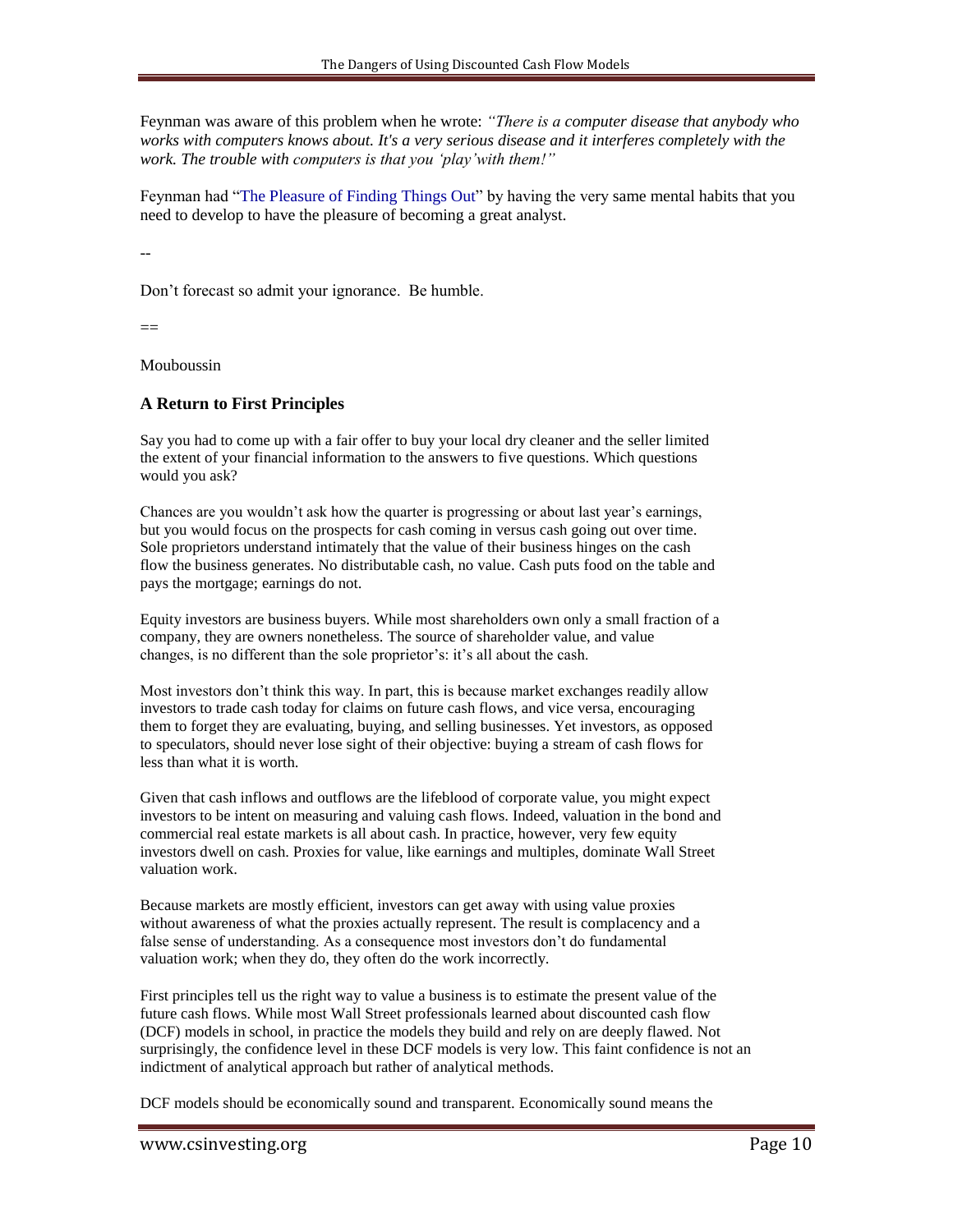company's return and growth patterns are consistent with the company's positioning and the ample empirical record supporting reversion to the mean. Transparent means you understand the economic implications of the method and assumptions you choose. Most DCF models fail to meet the standards of economic soundness and transparency.

# **The List**

Here's our list of the most frequent errors we see in DCF models. We recommend you check your models, or the models you see, versus this list. If one or more of the errors appear, the model will do little to inform your business judgment.

1. *Forecast horizon that is too short.* One of the most common criticisms of DCF models is that any forecast beyond a couple of years is suspect. Investors, therefore, are alleged to be better off using more certain, near-term earnings forecasts.

Such reasoning makes no sense, for at least two reasons. First, a key element in understanding a business's attractiveness involves knowing the set of financial expectations the price represents. The market as a whole has historically traded at a price-to-earnings multiple in the mid-to-high teens. Simple math shows today's stock prices reflect expectations for value-creating earnings and cash flows many years in the future.

To make the point more concrete, imagine you are a restaurant industry executive in charge of finding new store locations. When assessing the attractiveness of a prospective site, would you consider only two years of earnings because "any beyond that is guessing"? Of course not. You'd base your judgment on the location, past results for similar sites, and other value-relevant factors. Intelligent capital allocators take a long-term view.

The mismatch between a short forecast horizon and asset prices that reflect long-term cash flows leads to the second problem: investors have to compensate for the undersized horizon by adding value elsewhere in the model. The prime candidate for the value dump is the continuing, or terminal, value. The result is often a completely non-economic continuing value. This value misallocation leaves both parts of the model—the forecast period and continuing value estimate—next to useless.

Some investors swear off the DCF model because of its myriad assumptions. Yet they readily embrace an approach that packs all of those same assumptions, without any transparency, into a single number: the multiple. 3 Multiples are not valuation; they represent shorthand for the valuation process. Like most forms of shorthand, multiples come with blind spots and biases that few investors take the time and care to understand.

John Maynard Keynes famously said, "I'd rather be vaguely right than precisely wrong." His message applies here. We recommend explicit forecast periods of no less than five years, and note many companies require over ten years of value-creating cash flows to justify their stock prices. Ideally, the explicit forecast period should capture at least one-third of corporate value with clear assumptions about projected financial performance.

While the range of possible outcomes certainly widens with time, we have better analytical tools to deal with an ambiguous future than to place an uncertain multiple on a more certain near-term earnings per share figure. We address the uncertainty issue below.

captures the firm's value for the time beyond the explicit forecast period, which can theoretically extend into perpetuity.

While developing a DCF model's structure, investors must mind one of microeconomics's most powerful lessons: competitive forces assure that return on investment will approximate the cost of capital over time. Numerous empirical studies document this reversion to the mean, and life cycle theories express the process. 2 Accordingly, one reasonable way to structure a DCF model uses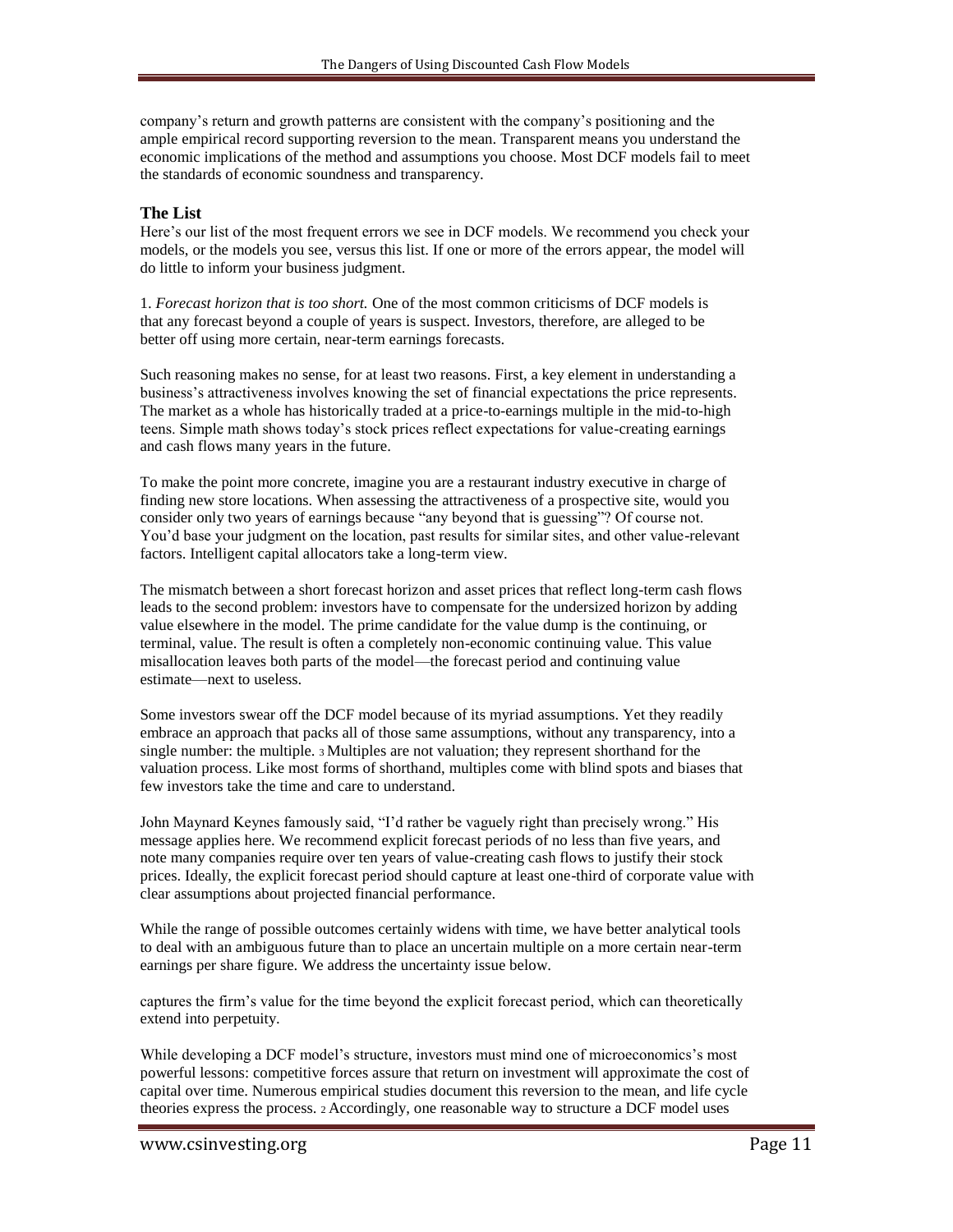the explicit forecast period to capture the excess returns on new investment (value creation) with the continuing value component reflecting value after the company exhausts its incremental value-creation opportunities. See Exhibit 1.

# **Exhibit 1: A DCF Model Should Be Economically Sound**

Source: LMCM analysis.

We rarely see this structure in practice. Based on a sample of sell-side models we gathered, we observed forecast periods that are too short, generally five years or less. The crucial consequence of a too-short forecast period is the modeler has to heap the value burden on the continuing value estimate in order to have any consonance with the market price. As a consequence, the model fails to reflect a clear sense of the company's pattern or timing of value creation. In reality, most analysts understand little about the implications of their continuing value assumptions.

For instance, modelers commonly apply a multiple to ending-period earnings before interest, taxes, depreciation, and amortization (EBITDA) to estimate continuing value. The assigned multiple rarely has a solid economic foundation, and most analysts have no idea what the multiple implies about financial performance.

As an example, given certain assumptions a 13.0 times EBITDA multiple implies 6 percent earnings growth and a 150 percent return on incremental capital *in perpetuity*. 4 For the record, no company in the history of mankind has achieved such financial performance. A high percentage of value accorded to the continuing value almost always reflects an improper forecast period. In contrast, segregating the model into a period of value creation and value neutrality not only makes sound economic sense, but allows for greater model clarity. We can capture the

continuing value with a perpetuity assumption, capitalizing the last year's net operating profit after tax by the cost of capital. This value, even discounted to the present, often represents 60-70 percent of corporate value.

Moreover, a perpetuity assumption neatly captures the reversion-to-the-mean phenomenon. The approach assumes *incremental* returns on investment equal the cost of capital. Over time, naturally, depreciation of old investments and addition of new investments assure a company replaces its invested capital base. After the company depreciates all its old, value-creating investments, the remaining invested capital earns exactly the cost of capital. A company's asset life determines the length of this reversion process. A short-asset-life company will rapidly replace its invested capital base and revert to cost-of-capital returns quickly. The opposite is true for a long-asset-life company.

Many analysts incorrectly assume the perpetuity approach does not reflect growth beyond the explicit forecast period. This assumption is wrong. The perpetuity assumption does not rule out growth. But since growth has no necessary link to value creation, companies can continue to grow without creating any shareholder value. The essential assumption of the perpetuity approach relates to incremental value creation, not incremental growth. Appendix A demonstrates this point.

Most DCF models fail the economically sound and transparent test because of poor structure: the explicit forecast periods are too short and the continuing value estimates carry too much value. An investor should have a clear handle on the economic assumptions or implications behind whatever continuing value approach they choose.

3. *Cost of capital.* You'll rarely see a great equity investor point to an ability to judge the cost of capital better than others as the source of meaningful edge. But you do see many DCF models debilitated by a nonsensical cost of capital estimate.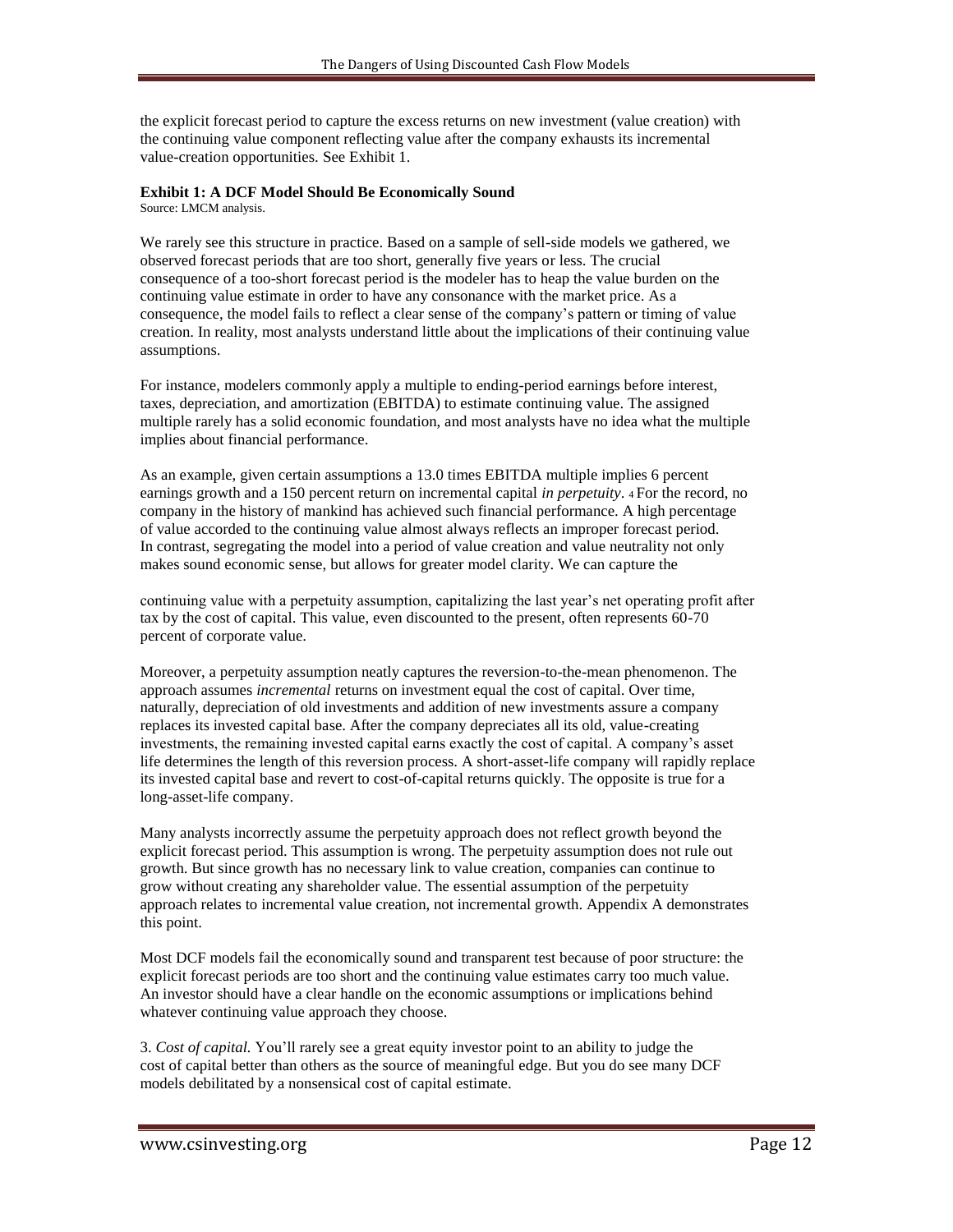The cost of capital is an estimate of the rate of return an investor demands to hold an asset or, said differently, an investor's opportunity cost. As such, the cost of capital is the proper rate for discounting future cash flows to a present value.

Most companies finance their operations largely through debt and equity. The cost of debt, especially for large companies, is generally transparent because companies have contractual obligations to make coupon payments and return principal on a timely basis. Some yield premium over risk-free securities is appropriate, with the size of the premium reflecting the company's creditworthiness. The large and generally liquid corporate bond market makes comparisons between fixed-income securities relatively straightforward.

Estimating the cost of equity is more challenging. Unlike debt's explicit cost, the cost of equity is implicit. The cost of equity is higher than the cost of debt because equity's claim is junior. But no simple method exists to estimate the cost of equity.

By far the most common approach to estimating the cost of equity is the capital asset pricing model (CAPM). The CAPM says a company's cost of equity equals the risk-free rate plus the product of the equity risk premium and beta. Government-issued notes generally provide a good proxy for the risk-free rate. Estimates for the equity risk premium and beta prove more challenging.

Let's start with beta, which attempts to reflect the sensitivity of a stock's price movement relative to the broader market. A beta of 1.0 means the stock tends to move in line with the market. A beta below 1.0 suggests a stock moves less than the market, while a beta above 1.0 implies moves greater than the market. All things equal, finance theory associates a higher beta with higher risk and reward.

Beta is wonderful theoretically but fails practically and empirically. The practical failure surrounds what beta to actually use in the CAPM. Ideally, we want forward-looking betas, which we cannot reliably estimate. Beta's empirical failure reflects studies showing beta does a poor job explaining returns. <sup>5</sup>

A visit to the Bloomberg terminal shows the problem with blithely using the CAPM. In mid-March 2006, General Motors had a beta of 1.3 while Yahoo! had a beta in excess of 1.6. It would be hard for a businessperson to argue that Yahoo is likely to be significantly more risky than General Motors over an appropriate forecast time horizon. Indeed, the implied option volatilities suggest more risk at GM than YHOO. While gauging the relative risks of businesses is clearly valuable, investors have to impose judgment on the figures the various services produce.

The second important input into the CAPM is the equity risk premium, the return above and beyond the risk-free rate an investor expects to earn as compensation for assuming greater risk. Like beta, the equity risk premium is ideally a forward-looking estimate. Most analysts rely on past equity risk premiums, which, depending on the time frame, may not give a reasonable sense of the return outlook.

Most of the problems with the cost of capital come from stale inputs for beta and the equity risk premium. For example, the geometric average equity risk premium was 1.9 percentage points from 1982-2005, 3.7 percentage points from 1962-2005, and 6.2 percentage points from 1926- 2005. 6 The arithmetic average equity risk premiums during the same time frames were higher. One area of debate in valuation is whether the geometric or arithmetic average is more appropriate. We favor geometric returns for long term models and arithmetic averages for shortterm return forecasts. <sup>7</sup>

In addition, research suggests the equity risk premium is probably nonstationary, which means using past averages may be very misleading. Specifically, variables shaping the equity risk premium—like past stock returns, stock price volatility, and business conditions—clearly change, making it likely the ex-ante equity risk premium changes as well. 8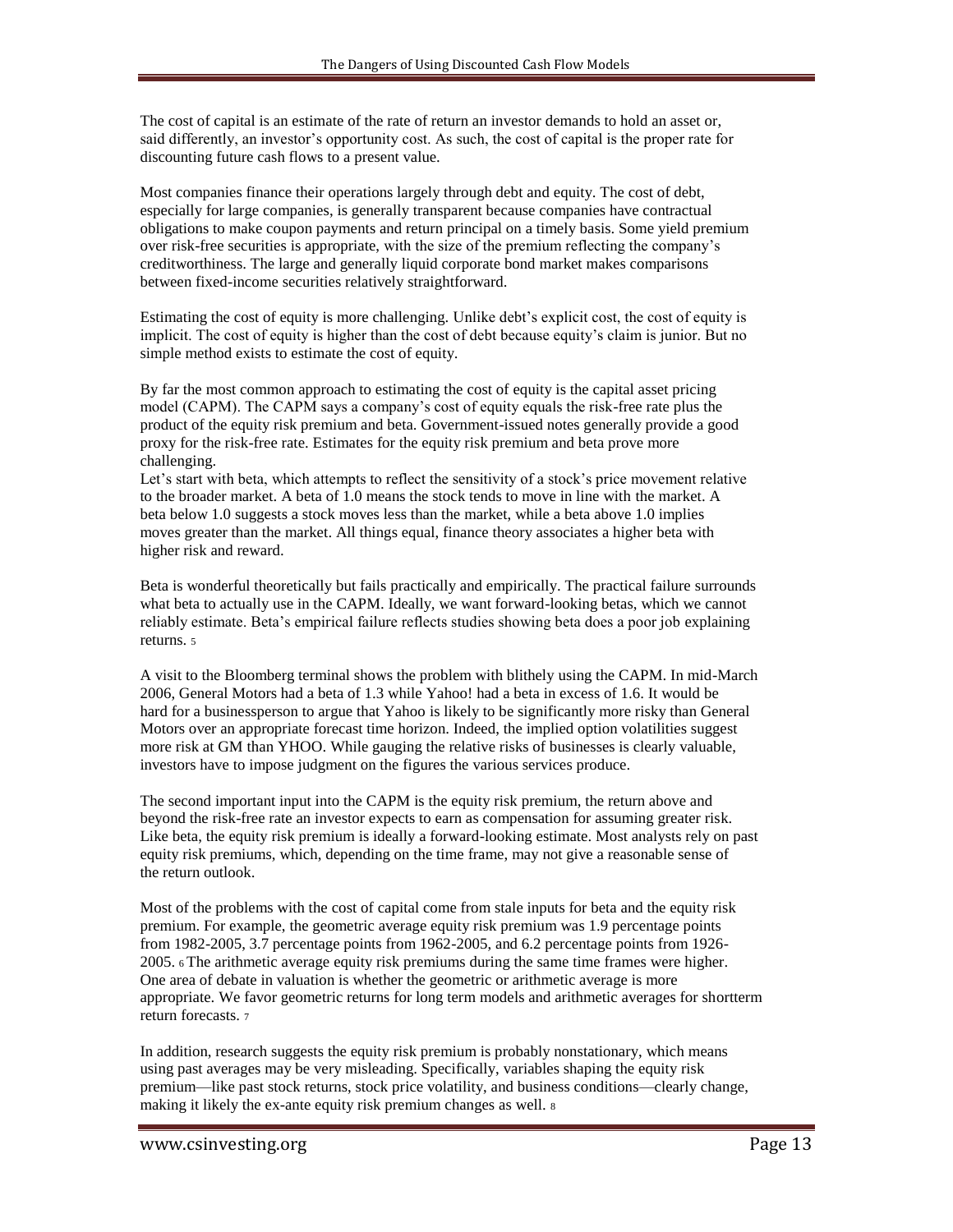Whether you add 200 or 600 basis points to the current risk-free rate of 4.7 percent (mid-March 2006) will make a significant difference in the model's output. Exhibit 2 shows a sample of equity risk premiums assumed in recent sell-side analyst reports. Our best advice is to settle on a cost of capital that makes business and economic sense. Some academics suggest the equity risk premium is in the 3 to 4 percentage point range, which strikes us as reasonable. 9 The midpoint of this range implies a market return of roughly 8 percent over time.

Finally, while some sensitivity analysis around the cost of capital can be useful, we would argue investors are much better off considering alternative scenarios for the key operating value drivers (sales growth, margins, capital intensity). Sometimes asset mispricings do show up as high discount rates, as we saw in the high-yield bond market in late 2002. But even there, you could argue great investors have historically generated an edge by understanding the value drivers better than the market.

4. *Mismatch between assumed investment and earnings growth.* Companies invariably must invest in the business—via working capital, capital spending, acquisitions, R&D, etc.—in order to grow over an extended period. Return on investment (ROI) determines how efficiently a company translates its investments into earnings growth. Since ROI links investment and growth, and ROIs tend toward the cost of capital over time, investors must treat the relationship between investment and growth carefully.

DCF models commonly underestimate the investment necessary to achieve an assumed growth rate. This mistake often comes from two sources. First, analysts looking at companies that have been highly acquisitive in the past extrapolate an acquisition-enhanced growth rate while only reflecting capital spending and working capital needs for the current business. You can mitigate this error by carefully considering the growth likely to come from today's business—which will be less than an acquisition-fueled rate.

The second reason for underestimating investment stems from a simple failure to explicitly link growth and investments via ROI. Analysts frequently project growth (sales and margins) independent of investments. A simple way to check for this error is to add a ROI line in the model. If you see ROIs rising or dropping sharply without a thoughtful strategic underpinning, the model is likely unreliable. The vast majority of the models we see make no effort to reflect a link between growth and investment.

5. *Improper reflection of other liabilities.* In the widely-used free cash flow to enterprise approach, an analyst determines the corporate value based on the present value of future cash flows. The analyst then adds cash and any other nonoperating assets and subtracts debt and any other liabilities to arrive at shareholder value.

Most liabilities, including debt and many pension programs, are relatively straightforward to determine and reflect in the model. Some other liabilities, like employee stock options, are trickier to capture. Not surprisingly, most analysts do a very poor job capturing these liabilities in an economically sound way.

We would note that other liabilities tend to be important for only a handful of companies. For example, other postretirement employee benefit plans tend to concentrate in manufacturing industries (e.g., autos) while employee stock options occur most frequently in knowledge and service industries (e.g., technology and financial services). Investors must properly recognize other liabilities in the sectors where they have a large impact on corporate value.

Employee stock options are a good illustration of this common shortcoming. Most DCF models simply reflect past option grants through fully diluted shares. Of course, since fully diluted shares only reflect in-the-money options, the solution does an awful job of capturing the magnitude of the liability. 10 While accounting standards now require companies to expense options, we have found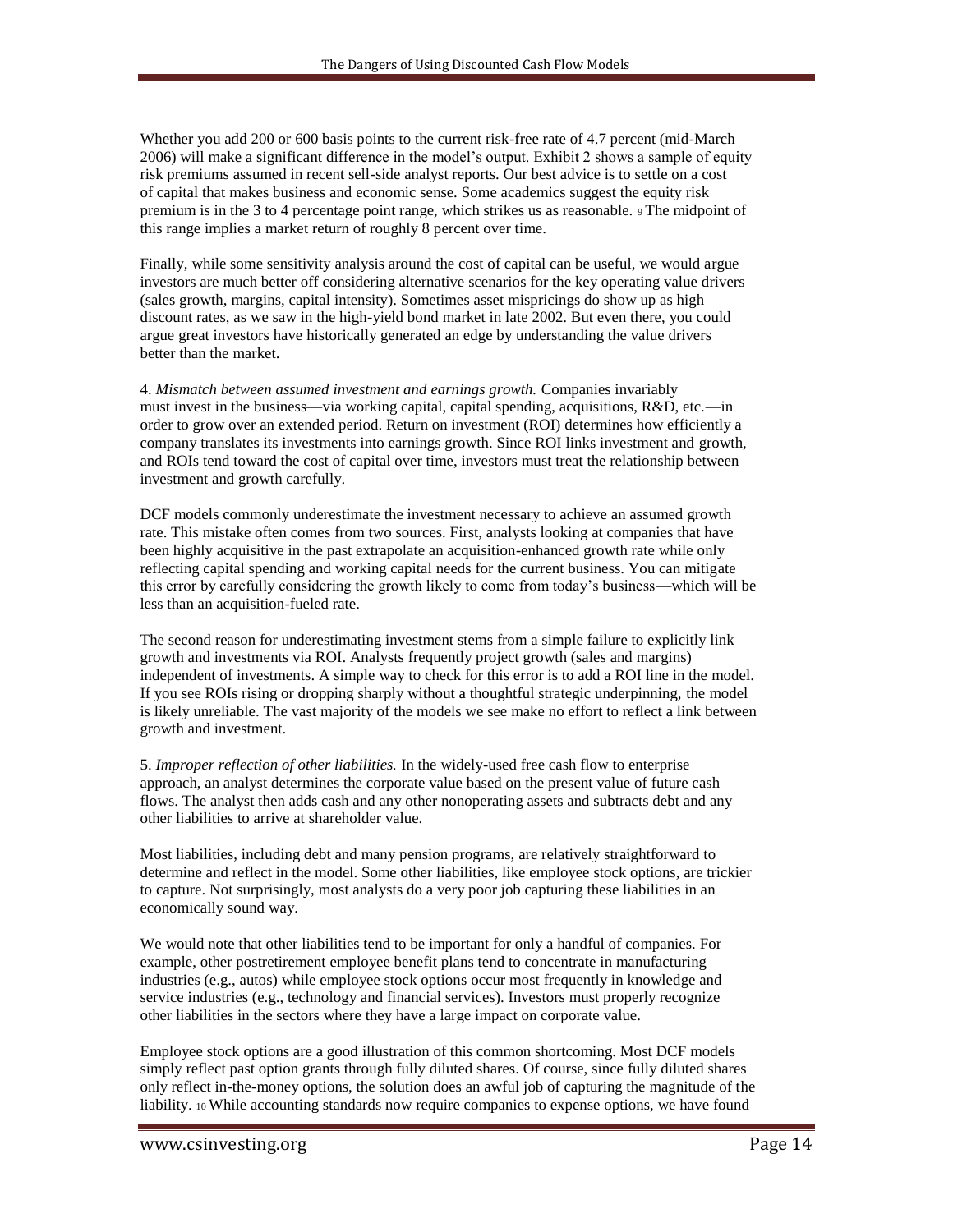few DCF models that explicitly treat future option grants as an expense. Often, analyst models show rising shares outstanding (dilution) and models sometimes include option proceeds without reflecting any dilution.

We can deal with ESOs appropriately by treating already-granted options as a contingent liability, using basic shares outstanding, and reflecting future option grants as an expense. This approach allows for a dynamic appraisal of past option grants and considers future grants as an economic expense.

*Discount to private market value.* In what we'd characterize as an unfortunate hangover from the 1980s and 1990s investment-banker mentality, we still see DCF models that calculate a value, only to modify the amount by a "public market discount" of 20-25 percent. This practice seems most prevalent in the telecommunications industry.

This practice fails the transparency test. To see the point, we have to invert the discount mindset and ask why a private (strategic or financial) buyer would pay a *premium* to public market value. Perhaps the private buyer believes the stock is undervalued (in which case the premium wipes out the benefit). More likely, the buyer believes it can generate a higher stream of cash flows from the acquired assets than the target company can by itself.

Synergies, the benefits of putting two companies together, often justify most if not all of the premium. Alternatively, a buyer may allocate capital differently or use financial leverage to enhance after-tax cash flows.

To be sensible, a DCF model reflecting a public market discount must already incorporate synergies or some other catalyst for higher cash flows the company cannot achieve on its own. Modeling possible deal synergies is fine, though the exercise should remain separate from valuing the standalone business. The discount-to-private-market-value model lacks sufficient transparency because it conflates the base and synergy cash flows.

7. *Double counting.* Models should not count a dollar of value (or liability) more than once. Unwittingly, DCF models often double count the same source of value.

Take share repurchase, for instance. Companies generating strong free cash flow often have a record of buying back stock that is likely to continue. Analysts, recognizing both a proclivity toward buybacks and strong cash flow, sometimes build buybacks into their models by assuming the company uses free cash flow to shrink shares outstanding over time. This double counts because the model values the cash flow (once) and the model uses the same cash flow to reduce shares outstanding (twice). This error of double counting leaves aside the analytical challenge of judging the future stock price (the only way to properly determine how much stock a company might buy).

Another less frequent example of double counting involves the practice of including interest income in the cash flow calculation and adding the cash balance to corporate value. Alternatively, some analysts subtract financing costs from cash flow and then deduct debt from corporate value to come up with shareholder value.

8. *Scenarios.* Probably the most-often-cited criticism of a DCF model is that small changes in assumptions can lead to large changes in the value. We addressed part of that concern, which can be mitigated by lengthening the forecast horizon, in our discussion of the first two errors. Going one step further, the large majority of reports we see offer *one* DCF scenario, and analysts often peg their target prices on that scenario. Given investing is inherently probabilistic, one scenario—often backed by shaky assumptions—does not constitute thorough analysis. An intelligent investor needs to consider multiple scenarios.

Though many DCF models do incorporate sensitivity analysis (typically a grid of values driven by alternative cost of capital, growth, or terminal valuation assumptions), these grids provide little relevant information for anyone trying to understand the prospects of the business. Investors should look to the value drivers—sales, margins, and investment needs—as sources of variant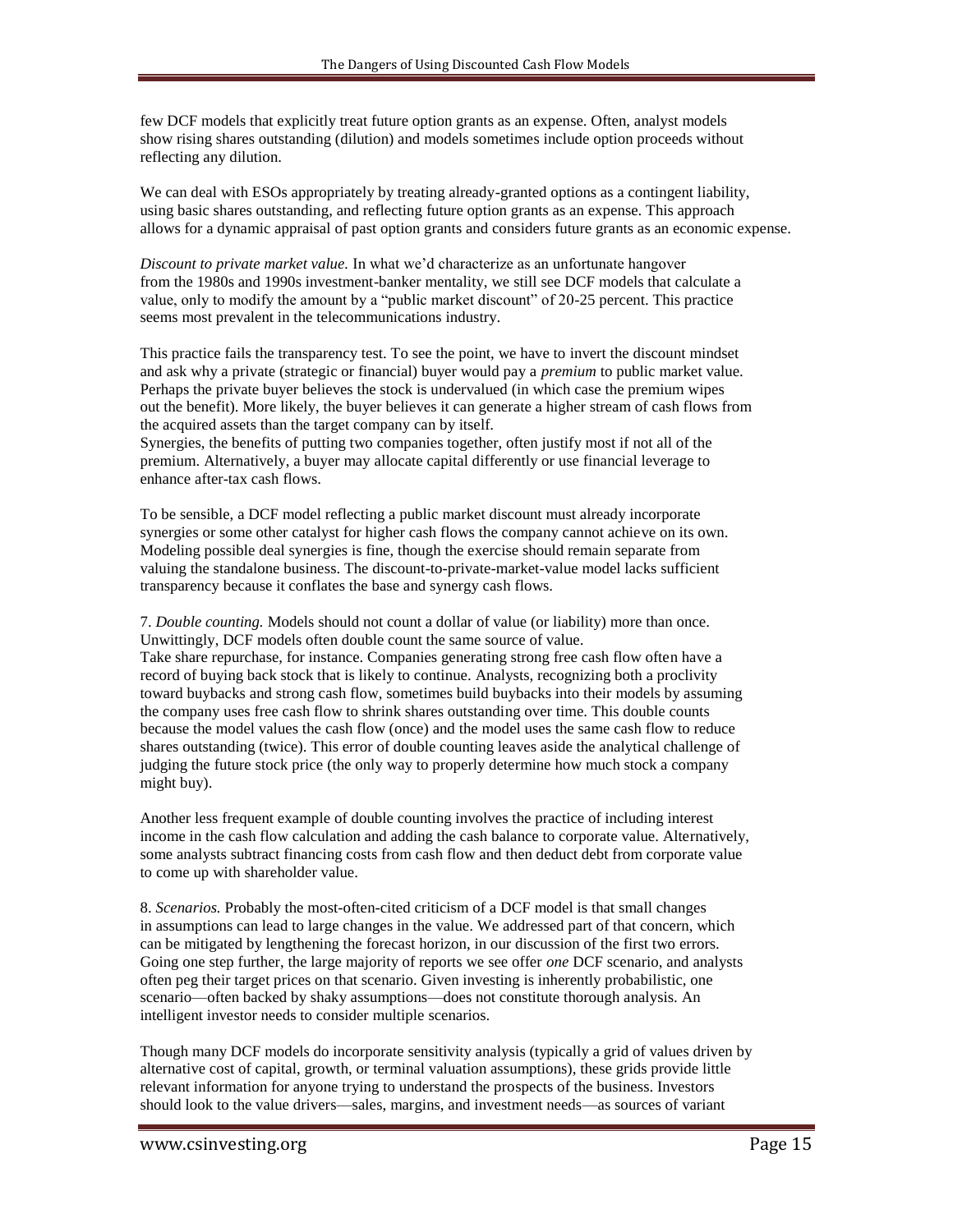### perception.

Even sensitivity analysis based on the value drivers is generally flawed because it fails to consider the *interactivity* between value drivers. Proper scenario analysis considers how changes in sales, costs, and investments lead to varying value driver outcomes. 11 See Exhibit 3.

Scenario analysis also addresses concerns about an uncertain future. By considering "if, then" scenarios and insisting on a proper discount to expected value—or margin of safety—an investor can safely and thoughtfully weigh various outcomes.

### **Conclusion**

Theory and practice tell us the value of a company is the present value of future cash flows. Investors primarily seek to buy a stream of cash flow for less than it's worth—or sell a stream for more than it's worth. Accordingly, an investor needs to be able to model cash flows intelligently and identify a variant perception: a well-founded belief the market has placed an incorrect value on a company.

Business school students learn all about DCF models, and they often practice building them in a classroom setting. But when applying the models to the real world, an investor must ensure the models are economically sound and transparent. In practice, very few models pass these tests. We have tried to identify the key areas of failure, and offer some thoughts about how to address the shortcomings.

--

We predict by extrapolation. People remember the recent past better than the distant past, and they informally generalize from the few cases that are memorable rather than incorporate the full body of data into their analysis.

The PV of current and future cash flows.

The value of any asset is determined by the PV of the distributable cash flows that the assets provides to its owner. All inflows and outflows are discounted back to the present at an appropriate discount rate.

What seems perfect in theory fails in practice.

The typical way to estimate IV is to estimate the relevant cash flows for the current and future years out to a reasonable date, perhaps 10 years in the future. Then one estimates a rate for the cost of capital that is appropriate to the riskiness of the asset in question.

See below: Table

The way of dealing with the cash flows in the distant future is to come up with what is called a terminal value. From VI Greenwald

The PV of Current and Future Cash Flows.

There is wide agreement in theory that the intrinsic value of any investment is determined by the pv of the distributable cash flows that the asset supplies to its owner. PV is calculated as the sum of present and future cash flows, both outlays and receipts, with each dollar of future cash flow appropriately discounted to take into account the time value of money.

The standard way of calculating present values, and hence intrinsic value, is to begin by estimating the relevant cash flows for the current and future years out to a reasonable date, perhaps 10 yeas in the future. Then one estimates a rate for the cost of capital that is appropriate the riskiness of the asset in question.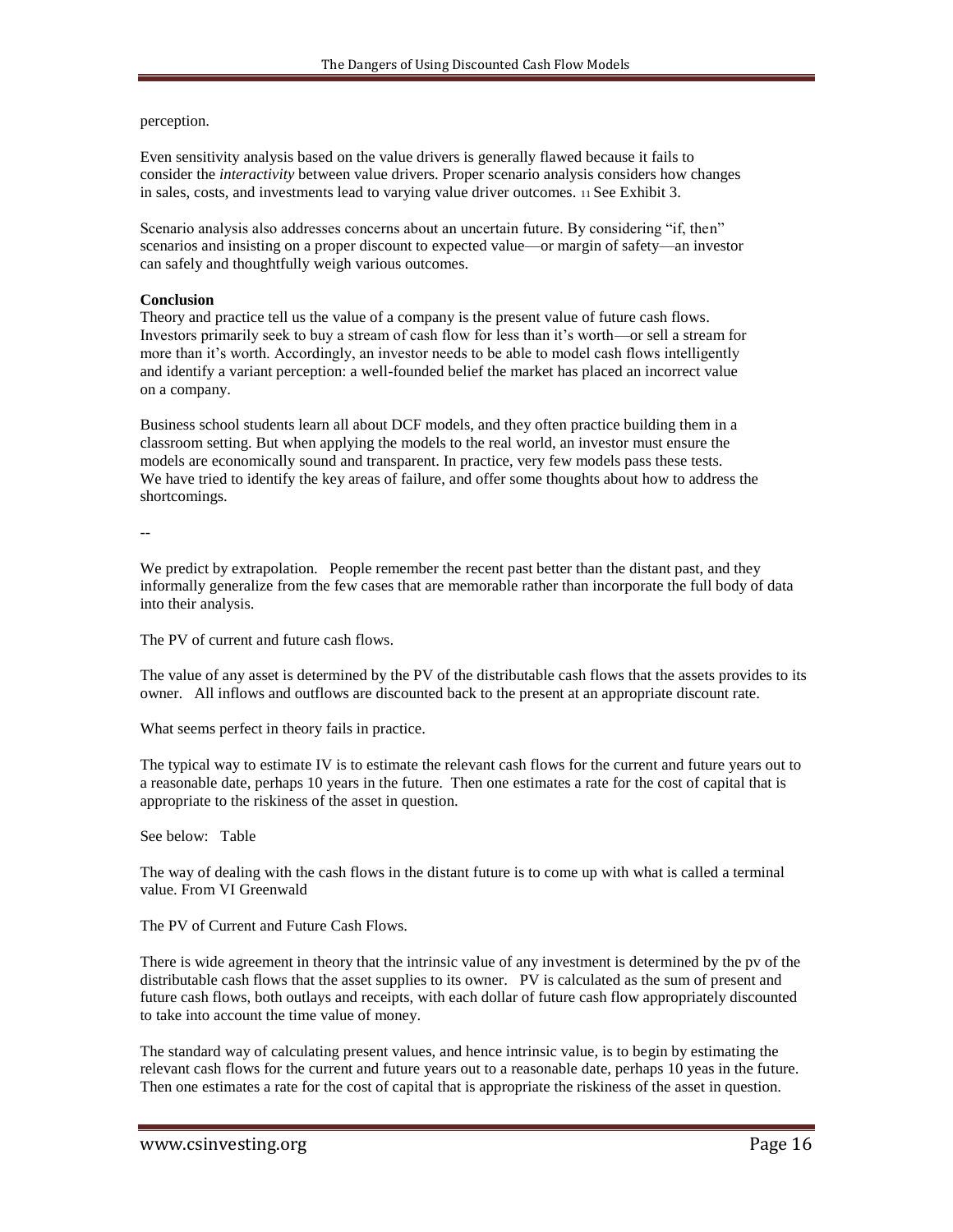Start-up to government bond. With these two figures it is possible to calculate the present value of each annual cash flow. Summing them gives us the present value of all the cash flows for the years in question. Way of calculating pre;setn values, and hence iv is to begin by estimating the relevant cash flows for the current and future years out to a reasonable date, perhaps 10 years in the future.

The practice for dealing with the cash flows in the distant future is to come up with what is called a terminal value. The terminal value is invariably calculated by assuming that beyond year 10 or the last year for which we have done annual cash flow calculations.

And the fact that this (stock or search result) is not a *MSFT*, it is not followed by 200 analysts and it is not very hard to get your arms around, this is a very important part of the search strategy and investment style. It is unloved, cheap, obscure, which should give you confidence in evaluating these opportunities.

### **II) Valuation (Valuation in Principle, Valuation in Practice**

*In theory*, the value of any asset can be determined by the PV of the distributable CFs that the asset supplies to its owner.

There is a glaring inconsistency between the precision of the algebra and the gross uncertainties infecting the variables that drive the model. We estimate growth rates for years 1-10, then from the end of year 10 to forever. Too much uncertainty.

Secondly, the valuations vary significantly if the underlying assumptions are off by only small amounts.

Investors try to simplify the valuation process by relying on multiple-based calculations of earnings or EBIT or EBITDA. But here errors depend on secondary origins of the valuation, dependent on someone else's uncertain projections for other companies; the noncomparability of the companies chosen to provide the multiple factor. **The key shortcoming of this approach is that multiple based valuations are nothing more than present value calculations with some simplifying assumptions tacked on.**

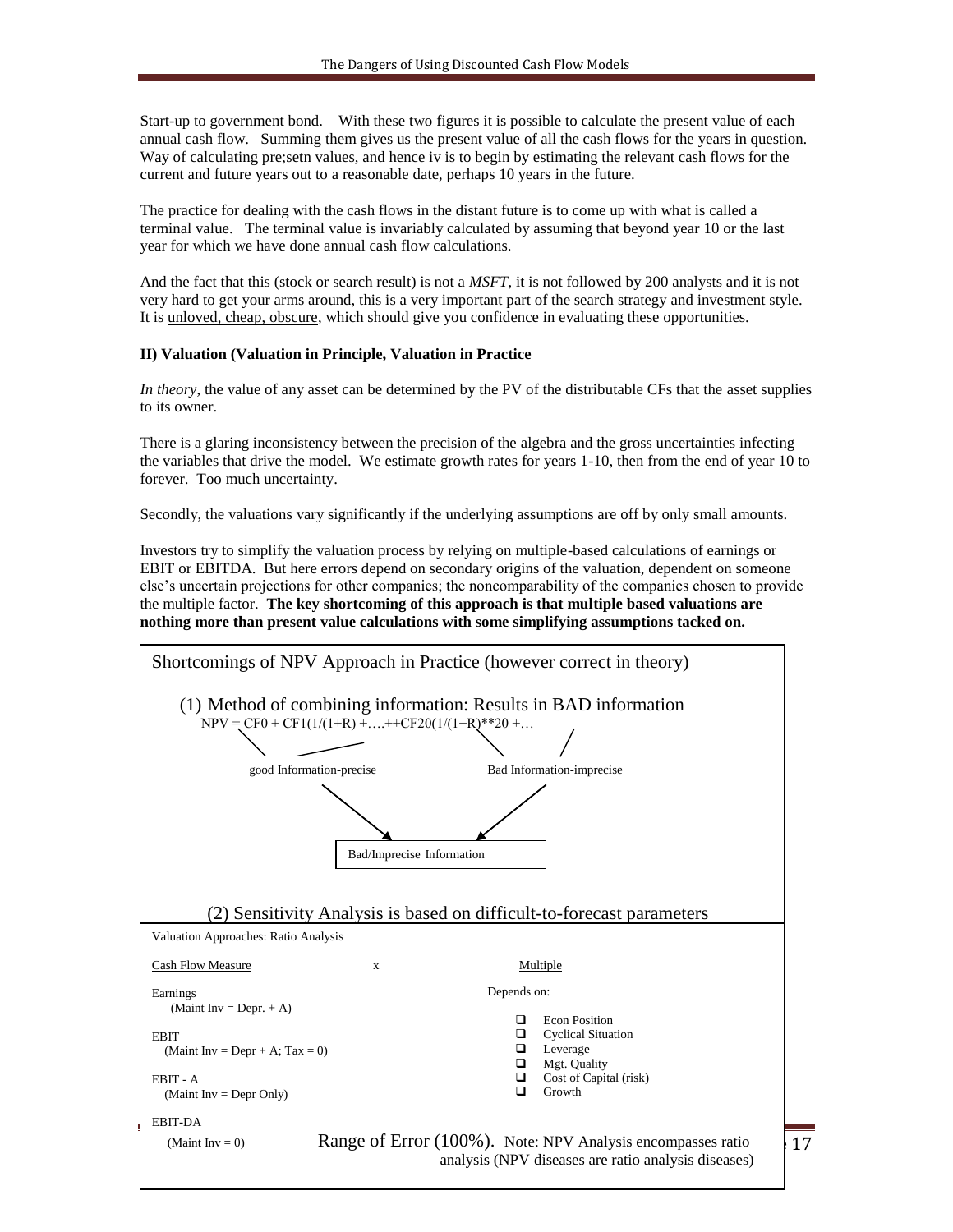### **How is valuation done on Wall Street?**

Most valuation is done by essentially taking a measure of cash flow and applying a multiple to that cash flow measure.

Where does the multiple come from? The multiple is based on what comparable securities are trading at relative to their measure of cash flow.

What does the CF measure consist of? Either recent cash flow numbers or a projections of 1 or 2 years of future cash flow. It is a ST projection of CF. The most common is projecting earnings (what most Wall Street Analysts do) and then apply a multiple on those earnings based on comparable companies

Or you could say you don't want it distorted by leverage—I want it to be leverage free so no tax advantage distortion—look at EBIT and multiples of EBIT to prices for comparable companies and you take an average and you multiple by 8 or 9 or whatever that average multiple was or is.

Operating earnings really includes amortization, so they include an EBITA multiple to that. Increasingly, everyone is using EBITDA—not a good idea because it assumes no capex. Inevitably, this is a **relative value approach**.

So you are looking at a media company, you don't look at multiples for a steel company. This is NOT value investing, this is the way most people on Wall Street look at valuation.

Value investors are only 7% of all investors, but these value investors represent a high percentage disproportionately of successful investors.

Comparable companies used in comparable analysis should be comparable in management quality, risk quality, comparable cyclicality, economic position and leverage. Almost no company satisfies those conditions as a comparable.

There are very large errors of up to 100% in the multiples that get selected. Apart from that, the whole sector could be overvalued or the whole market overvalued.

There is a lot of uncertainty buried in the supposed simplicity and robustness to the errors of complexity embedded in that approach.

#### **What are analysts taught to do?**

CGBS Course 6301 project of valuing a company—estimates of future cash flows. Start off with estimate revenues x market growth rate x margin then profits then subtract taxes + required investment = FCF. Then a sequence of CFs out to 5 to 7 years, then add in a terminal value. Terminal value: CFlast/ $(r-g)$ .

Or you take a terminal earnings' number or terminal EBIT and multiply it by a terminal price/earnings ratio. Is that last step sound?

Big problem with the multiple is straightforward. What were your valuations dominated by? **The terminal value.**

Terminal Cash Flow of \$100 million,  $g = 5%$  which is the world GDP growth rate and Cost of capital r is 10%.  $$100$  million/(10% - 5%) = \$2 billion terminal value.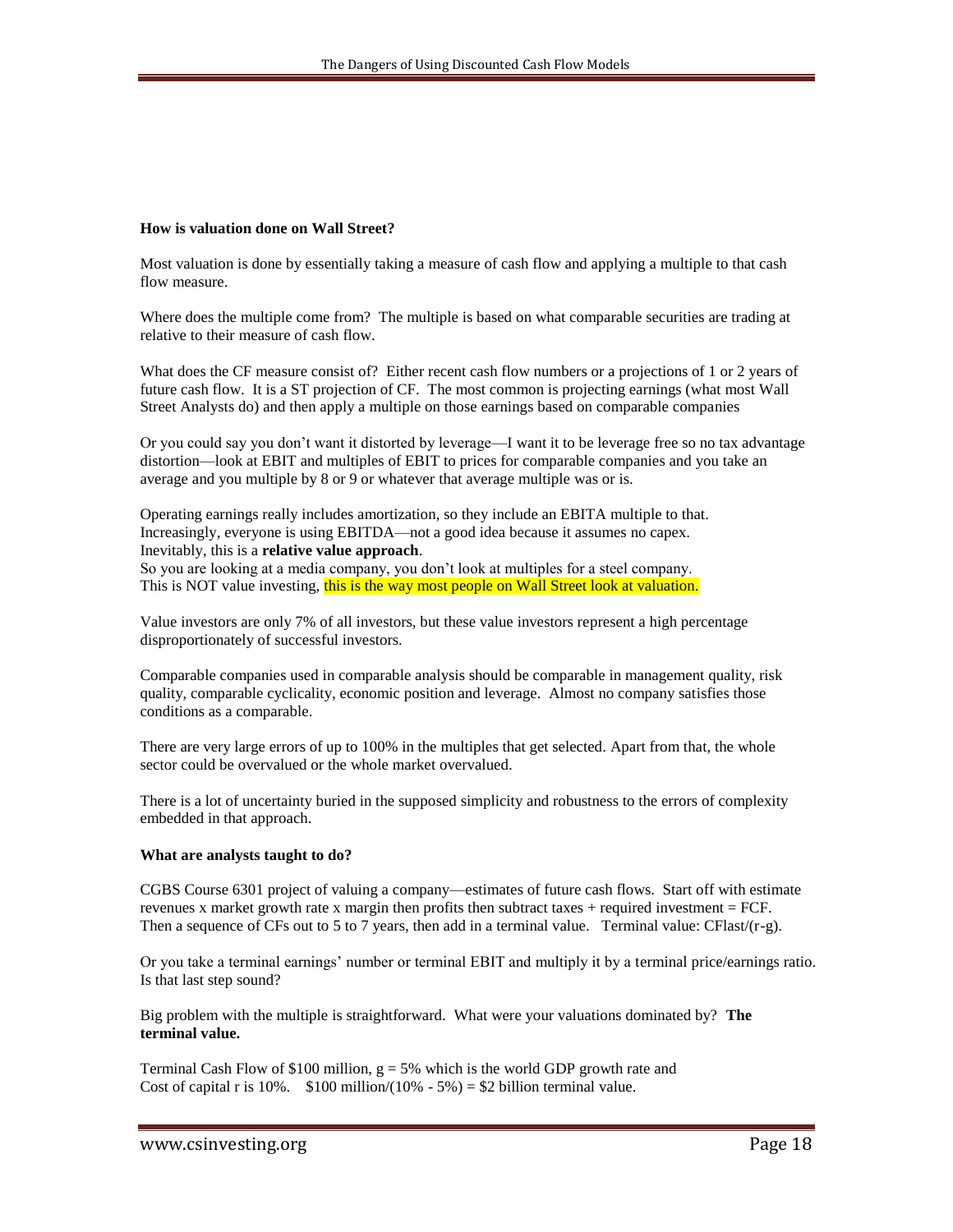Your error range?  $R = 9%$  and  $g = 6%$ , divide by 3% so \$3.3 Billion  $R = 11\%$  and  $g = 4\%$ , divide by 7% so \$1.4 billion—these are not big changes in input Assumptions, which result in errors. The range is \$1.4 Billion to \$3.3 Billion! A huge range.

Look at your range of possible values that you are looking at within the precision of your mode of estimation. It is laughable and equally laughable when you do the ratio valuations. This is a 2 to 1 or 3 to 1 error or uncertainty in the estimation/valuation. **The terminal value dominates the valuation and causes the error.**

Sensitivity analysis has the virtue of making explicit the unreliability of PV estimates. The PV approach relies on information—parametric values for operating values—that is often simply not knowable, especially in the far distant future.

Two things you should know about the CF formula:

- 1) Theoretically DCF valuation is sound.
- 2) It does encompass the ratio valuation.

However, for practical purposes, it is a *dumb way* to do things.

When you do the sum of DCFs you are summing good and bad information together, which results in bad information—you don't end up with half bad information. This is where all the errors are.

You want to segregate what you know reliably from what you really know or don't know from things that you are estimating based on a hope or a dream. There is no way to do that in a NPV calculation. You were mis-taught to do valuations that way.

Greenwald, *"I used to give this lecture at MIT and Yale and at this point the hate vibes were high." This argument applies to most of your attempts to value companies.*

**II. 2nd argument: What is a valuation rule supposed to do?** It is like a box where you pour in the judgments you think you can make about the future. You turn the crank and what goes on inside the box- which is the valuation rules that uses the assumptions you put in to generate a value.

What are the assumptions you have to put in the Excel model to generate the DCF analysis? You have to put in Cost of Capital, margins, growth rates, required investments. Do you have a good idea what they are? No. They are subject to **substantial degree of uncertainty**. These numbers are not things in which you have a lot of confidence in. Right away you are not using the best information that you have.

How do you get around that? Do a million sensitivity analyses. On the other hand, the information varies together. Not a solution!

What you would like to do: Is this a judgment you can effectively make? For example, if in 20 years, the return on sales for *Ford* is 6%? NO. But, if I ask you, "In 20 years, do you think the auto industry will be viable?" Yes. That is a judgment you make based on past history. Trends in transportation. It is that second assumption you would like to build into your valuation?

There are *no competitive advantages* in auto industry. *Mercedes* has no competitive advantage—no one has a competitive advantage? Is that going to be true 10 years from now? Probably.

No competitive advantage or alternatively the competitive advantages that are there will continue. Does anyone think in 20 years that *Coke* will no longer have a competitive advantage over its competitors? Probably no. That is a judgment you can make.